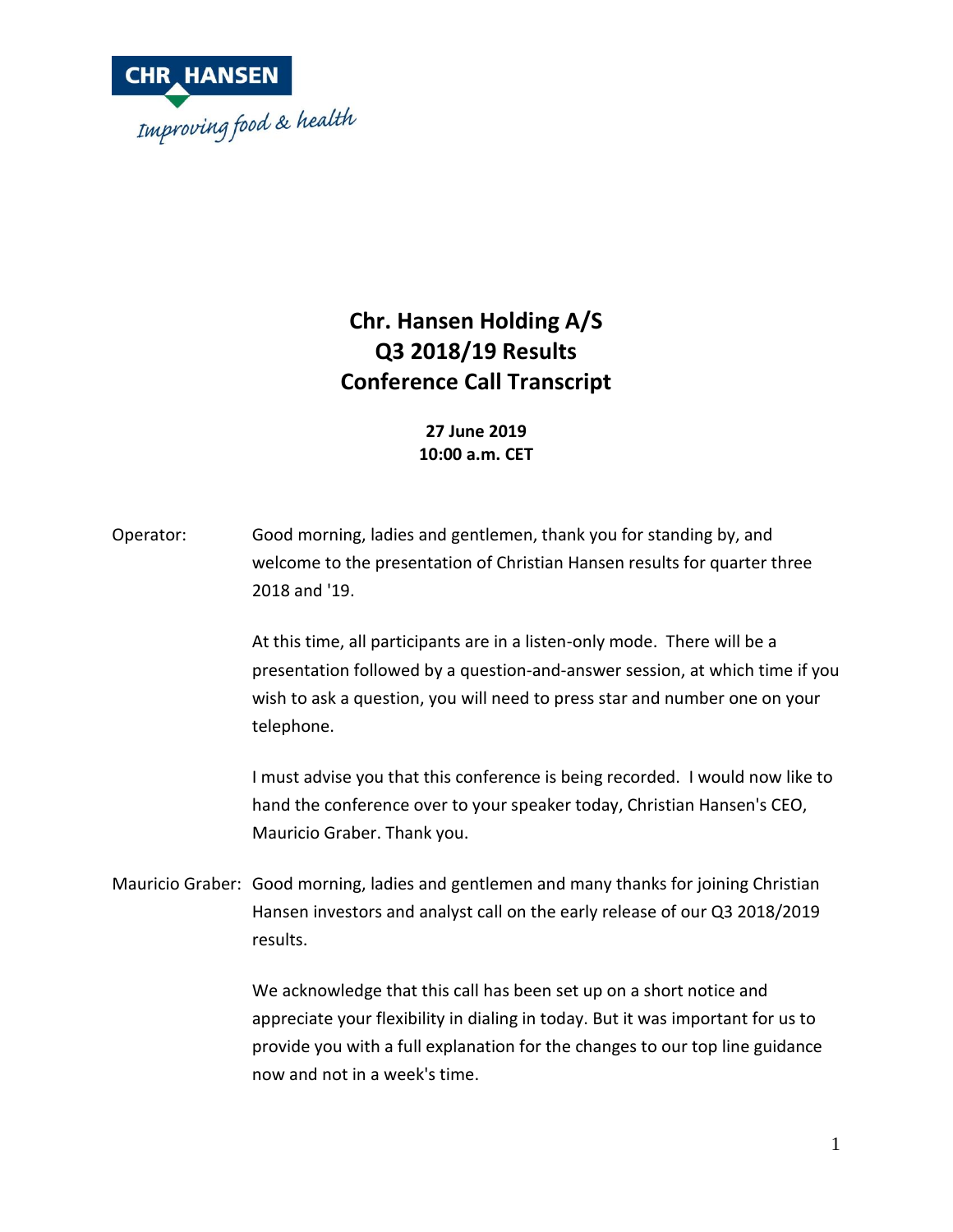

As usual, I am here with CFO, Soren Westh Lonning, and we will do a short presentation on the business developments of the last quarter and comment on the new guidance for you before we move into Q&A. Please take notice of the safe harbor statement on Slide 2 before we continue. Thank you. Let's turn to Slide 3.

During the last three months, we faced more challenging trading conditions than anticipated, and whilst I see (inaudible) disappointed that in specifics part of the business and regions we did not manage to live up to our own expectations, and therefore, needed to change our growth guidance for the full year.

But let me start by saying the following – despite headwinds, Christian Hansen delivered a solid organic growth of 9 percent for the first nine months of our financial year 2018/19 and increased EBIT margins before special items of 28.2 percent , and there are very few companies in our sector that can deliver this.

In Q3, we also made good progress on profitability with a strong contribution from our Copenhagen site expansion. But sales momentum was lower than anticipated, leading to 8 percent organic growth for the group, a solid result but below our expectations.

The reasons were threefold. Despite strong efforts of the entire team, we were not immune against some of the more challenging economic climate in emerging markets, which hit Natural Colors relatively more than the other two segments.

Secondly, for the first time in over a decade, our Food Cultures & Enzymes business has experienced negative growth in China, driven by relative maturity of the fermented (bean) market and more challenging customer dynamics. And thirdly, we also have not seen a recovery in our Animal Health business to the extent that we expected.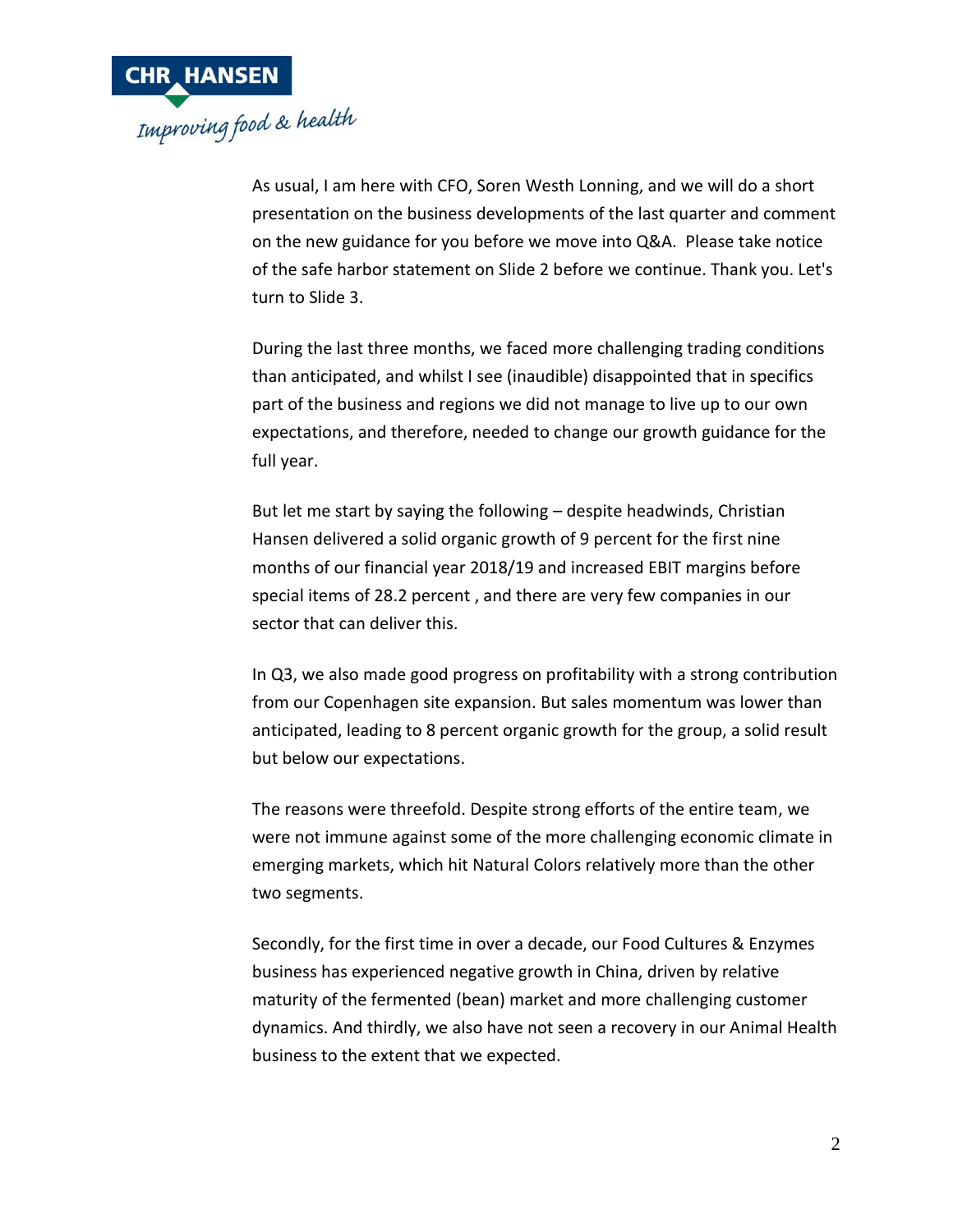

Free cash flow before special items and acquisitions came in at EUR 57 million year-to-date, lower than last year due to higher investment activities, but this is in line with our communicated expansion program as we continue to invest in our strategic priorities.

Let's turn to the next slide, 4, so that we look at the sales contribution of our three segments look like for Q3 and year-to-date. First in Food Cultures & Enzymes, organic growth came in at 9 percent year-to-date and 8 percent for Q3, driven by both volume and price.

Cheese, meat and enzymes delivered strong growth, and I am pleased to also see and report that we have seen momentum improve in our bioprotection lighthouse increasing, again. Both our fresh dairy business, with fermented milk and probiotics was challenged, particularly in Asia Pacific.

In Health & Nutrition, the business accelerated compared to Q2 leading to double-digit organic growth rate of 11 percent in Q3 and year-to-date. Plant Health reported particularly strong results, and we also saw strong contribution from infant formula. But Animal Health did improve (but) slightly – improved farmer economics in the U.S. and new customer wins but, clearly, not to the extent we had expected.

Lastly, in Natural Colors, we saw another deceleration in organic growth to 3 percent in Q3, driven by declining raw material prices and slower momentum in emerging markets, particularly Latin America and the Middle East leading to 4 percent growth year-to-date.

Please turn to Slide 5. Regionally, growth in North America picked up in the third quarter, while we saw softer momentum in EMEA and APAC. Europe, Middle East and Africa delivered solid growth of 7 percent year-to-date but only 4 percent in Q3, and this was driven by flatter sales in Natural Colors, mainly due to lower demand in the Middle East and declines in Health & Nutrition. For the latter, timing in orders with a major customer in Human Health was the key reasons.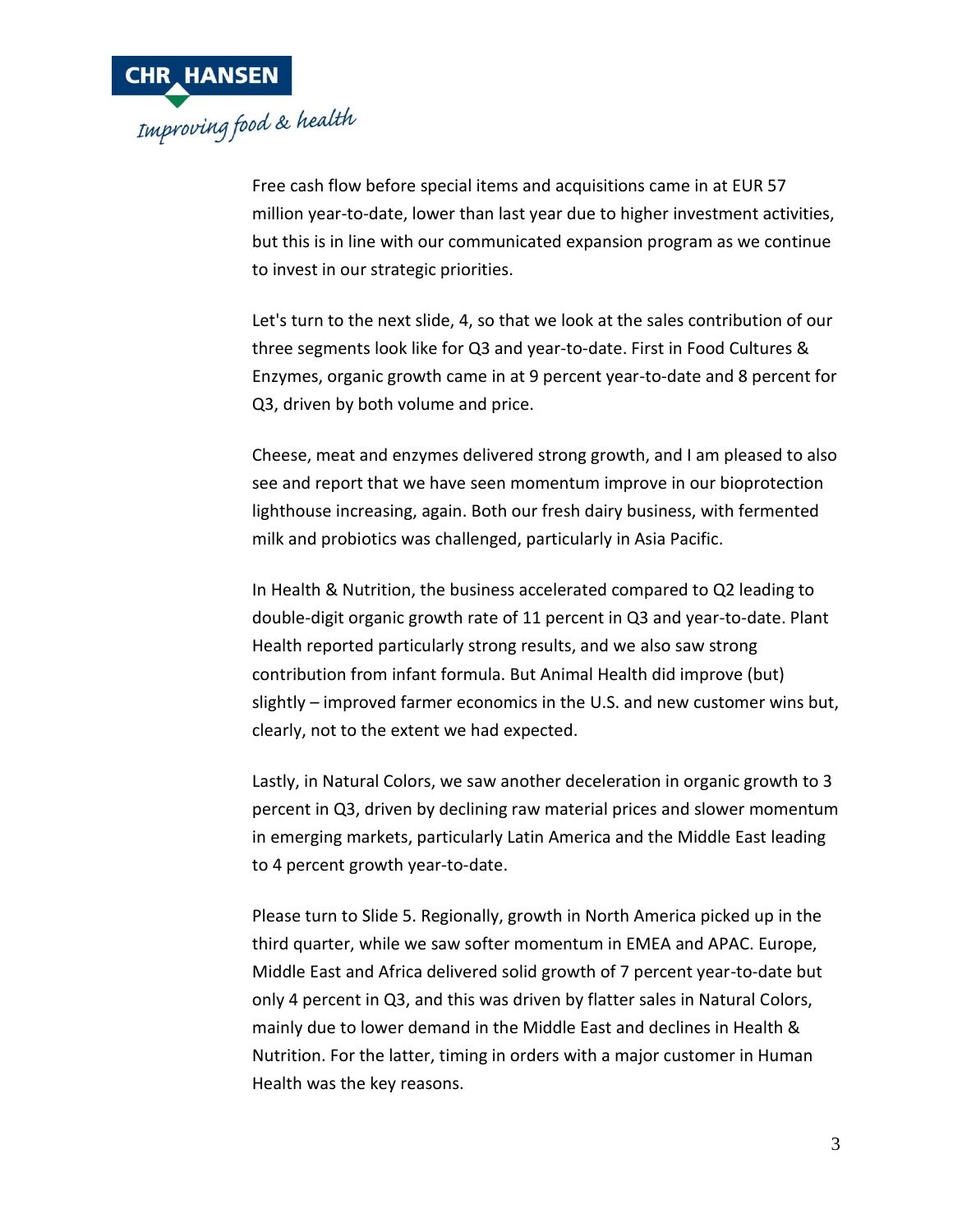

Very positively on the other side, in North America we have seen steady improvement over the past three quarters resulting in 9 percent organic growth for Q3 and 6 percent year-to-date. The performance in Q3 in North America was driven by both strong results in Food Cultures & Enzymes and Natural Colors, as well as increased momentum in Health & Nutrition, although Animal Health did not perform as strong as expected and the dietary supplement market was still subdued.

Turning to Asia Pacific, overall, we've seen better performance during the past three months compared to the last quarter, reporting 3 percent organic growth for Q3 and 4 percent year-to-date but it's still clearly below historical levels.

Health & Nutrition reported strong growth, while Natural Colors declined due to softer demand and timing of orders, and Food Cultures & Enzymes declined mainly due to the already mentioned slowdown in fermented milk growth and customer dynamics in China.

Lastly, in Latin America, organic growth came in at 27 percent in Q3 and yearto-date with unchanged dynamic compared to the first half of the year. Food Cultures & Enzymes and Health & Nutrition delivered strong growth, while Natural Colors faced headwinds from raw materials, challenging economic conditions and competition in commodity pigments. Euro pricing accounted for less than half of the organic growth in Q3 and year-to-date.

With this, I would like to hand over to Soren for a detail of our business segments and group financials and our new guidance for the year.

Soren Lonning: Thank you, Mauricio, and good morning also from my side. Food Cultures & Enzymes delivered solid organic growth of 8 percent in Q3 and 9 percent year-to-date driven by strong momentum in cheese, enzymes and meat as well as bioprotection growing approximately 15 percent organically. Momentum in fermented milk was lower in Q3 as already explained by Mauricio, leading to a solid growth year-to-date.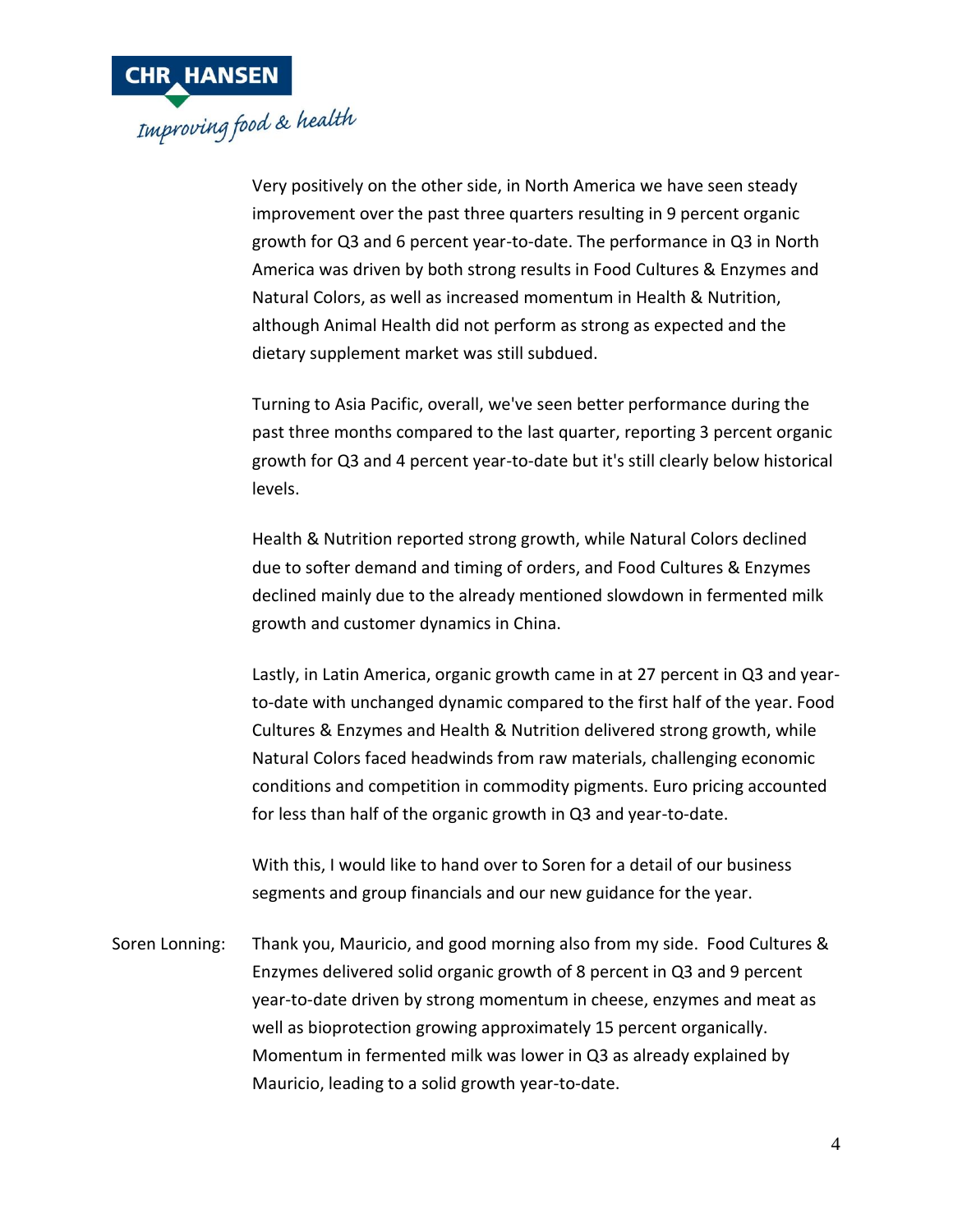

Probiotic sales declined in Q3, except for North America where we continue to see solid growth also from cross-selling with our plant-based cultures, overall resulting in a slight sales growth year-to-date for probiotics.

The contribution from euro pricing was three percentage points, so a little lower than from the first half of the year and in line with our previous comments that the positive impact would decline over the course of the year.

Looking at profitability. The EBIT margin for Food Cultures & Enzymes increased by 40 basis points in Q3 and 50 basis points year-to-date driven by scalability benefits from increased capacity utilization at our Copenhagen site, which were partly offset by investments in Nature's No. 1 initiatives, such as digital as well as additional sales and education resources for areas like bioprotection or fermented beverages.

With regards to the gross margin improvement from the Copenhagen expansion, please remember that we saw first benefits materialize already last year in Q3. Overall, we are halfway through reaching the 200 basis points that we guided for and the remainder will come at a slightly lower pace over the next two financial years. Please turn to the next page, Page 7.

Health & Nutrition accelerated in Q3 leading to 11 percent organic growth for the quarter and year-to-date. Human Health delivered solid growth in Q3 driven by a continued strong growth in infant formula across all regions, while (Theracheck) dietary supplements was on par with last year, once again affected by the subdued dietary supplements market in the U.S.

Animal Health momentum improved compared to the first half of the year leading to solid growth for Q3 and good growth year-to-date with a strong contribution from swine and poultry. However, better momentum in capital did only partly materialize as new customer wins and somewhat improved farmer economics towards the end of Q3 were not enough to have a material impact.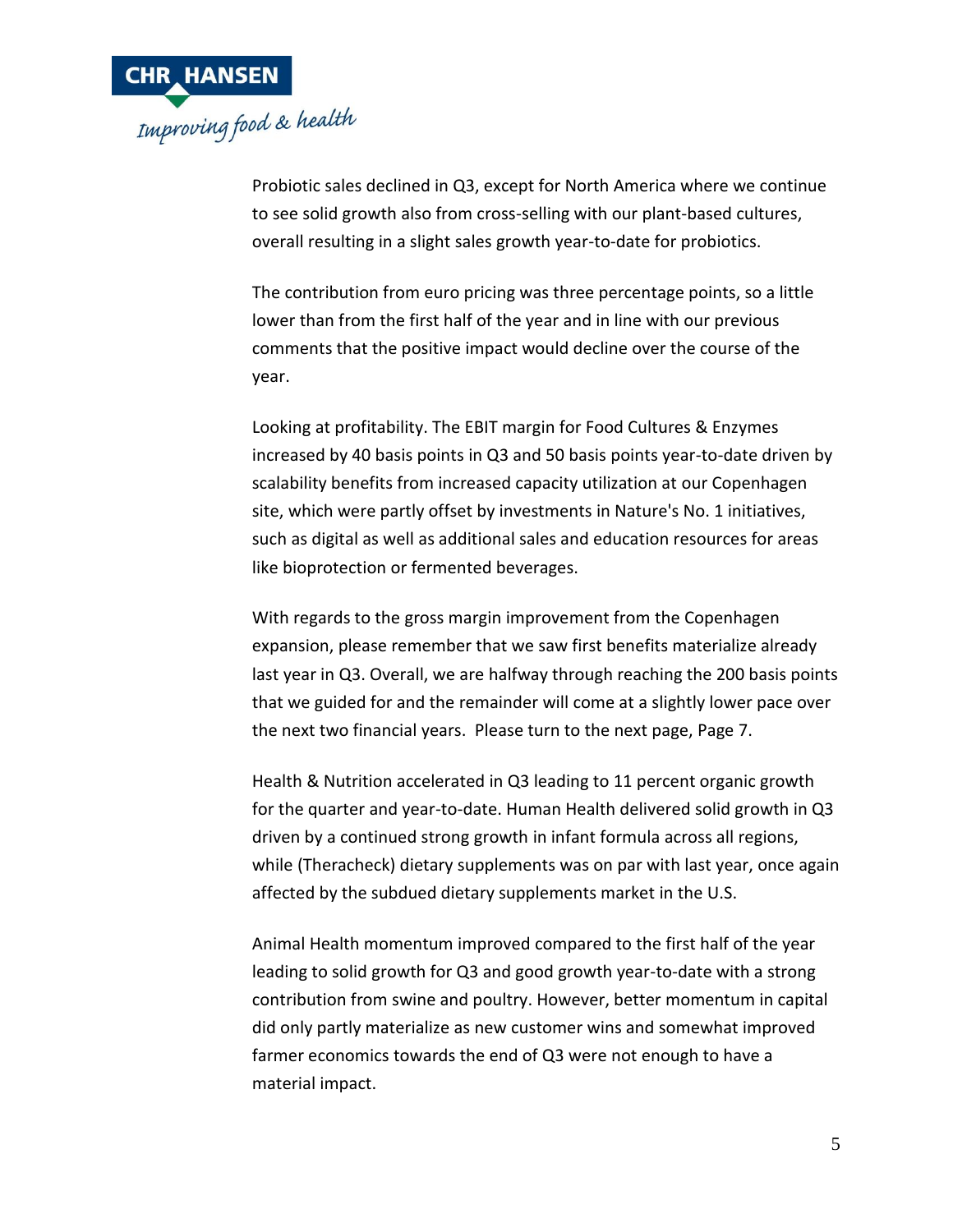

Lastly, if we look at Plant Health, we are really pleased about the continued uptake in Brazilian sugar cane leading to another quarter of strong growth and this despite a high comparable. Furthermore, I am happy to report that in Brazil, we are increasingly expanding into soy, whilst doing trials with customers in other crops and countries. That said, please do not forget that Plant Health is still a small business for us, which by the end of the financial year, will account for about 5 percent to 10 percent of Health & Nutrition.

If you look at the margin development for Health & Nutrition, the EBIT margin in Q3 and year-to-date was on par with last year. With regards to last quarter dynamics, lower gross margin due to unfavorable product mix was offset by relatively lower growth in other expenses relative to the top line.

Let's continue with Natural Colors on the next slide, Slide 8. As already outlined by Mauricio, organic growth in Natural Colors decelerated to 3 percent in Q3 and 4 percent year-to-date. Whilst we continue to see strong growth in one of the key premium segments, (inaudible), this was not enough to offset declining sales in certain

traditional natural color segments.

Most notably, we saw the impact from declining raw material prices and challenging economic climate in Latin America and Middle East, whilst APAC declined, not only due to softer demand but also because of timing of orders. Please note that Latin America was particularly impacted because here, we had a higher exposure to raw materials like (natural) and carmine, which declined.

Whilst I'm clearly not fine with the performance of Natural Colors, let me also say that the slower top line did not have a negative impact on Natural Colors absolute EBIT contribution. The business was also able to protect and even expand the margin by 1.1 percentage points in Q3 and by 1.6 percentage point year-to-date. In Q3, the margin expansion was driven by operating efficiencies as well as declining raw materials.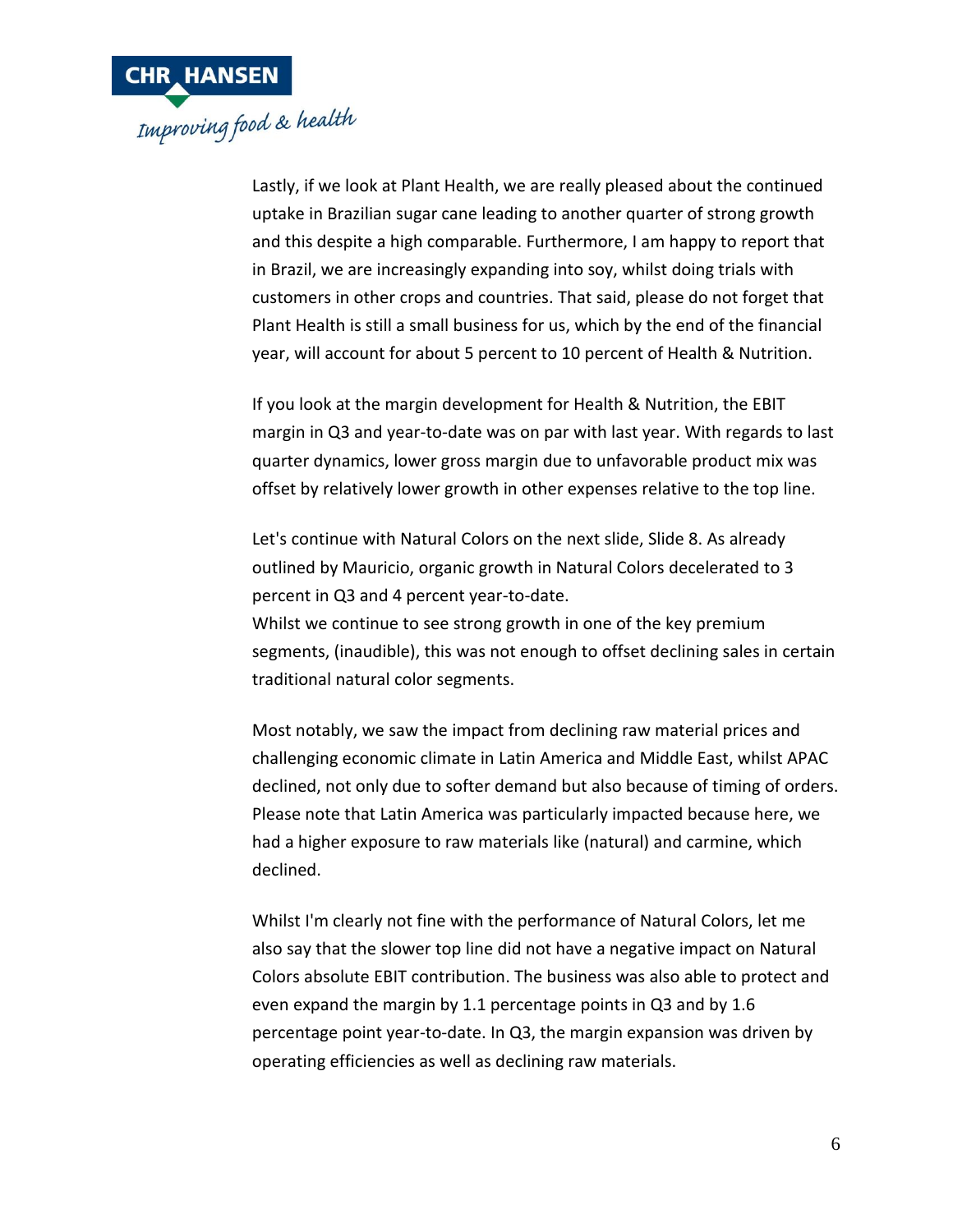

Moving on to the group financials on the next page, Page 9. Group organic growth came in at 9 percent year-to-date with a volume component of 6 percent and a 3 percent contribution from price. The impact from currencies on the top line was minus two percentage point, whilst the (inaudible) acquisition did not have a material effect.

Please note that for Q3, Q4, we expect a positive currency impact of around one percent. If we look at the P&L, gross margin improved by 1.5 percentage points year-to-date driven by all three businesses, but mainly Food Cultures & Enzymes and Natural Colors whilst operating expenses increased by 0.8 percentage point to 27.2 percentage points revenue due to Nature's No. 1 investments.

Overall this led to an EBIT margin before special items of 28.2 percent for the first nine months of the year, up 70 basis points. In Q3, the EBIT margin before special items was 30.4 percent compared to 29.7 percent last year. The impact from currencies was immaterial.

Lastly, primarily in connection with the (Hundsbichler) acquisition, we booked special items of EUR 1 million resulting in an EBIT margin of 28.1 year-to-date and 30.2 in Q3. For the full year, we expect special items of around EUR three million related to both (Hundsbichler) and the joint venture with Lonza.

Please turn to the next page, Slide 10, for the cash flow analysis. Free cash flow before special items and acquisition came in at EUR 57 million, EUR 90 million lower than last year mainly driven by increased investing activities.

Operating cash flow increased by 3 percent with growth in operating profit and a favorable impact from higher non-trade payables related to the discontinued export credit scheme last year, which were largely offset by higher taxes paid due to the (absence) of acquisition-related tax benefits. Operational investing cash flow was 11.3 percent of revenue compared to 9.1 last year, and this is in line with our expectations.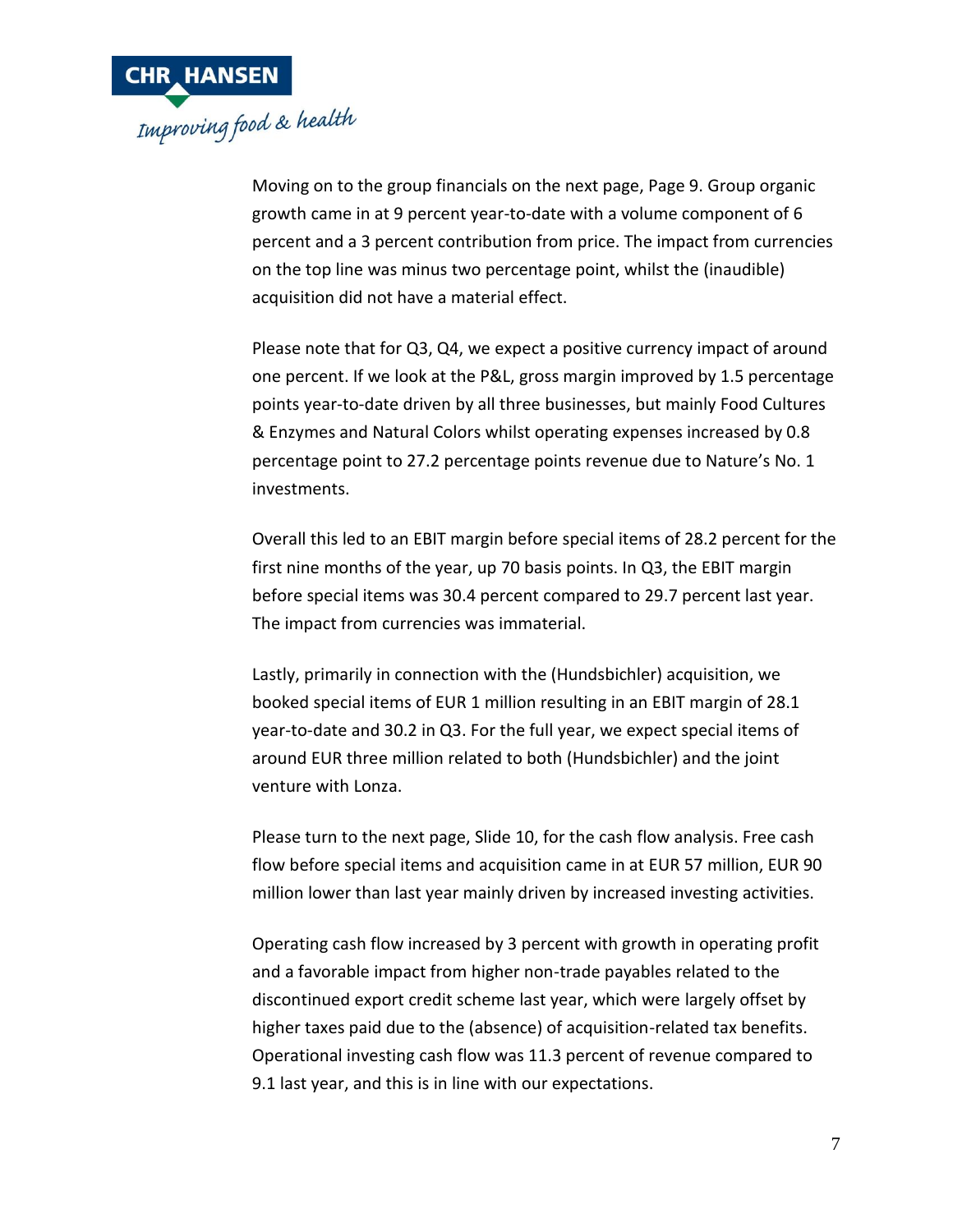

However, given that we have decided to postpone some of our investments into the next year, the total CapEx won't be lower than previously indicated, EUR 110 million to EUR 130 million net of sale and leaseback. The sale and leaseback process is progressing as planned and we continue to expect the cash inflow in Q4.

Coming to the guidance on the next page, Page 11. As Mauricio has already elaborated, the slower sales momentum in Q3 and the outlook for the remaining quarter means that we have taken the decision to downgrade the organic growth outlook for the full year as follows – we now expect organic growth of the group of 7 percent to 8 percent.

For Food Cultures & Enzymes, we continue to expect organic growth to come in above the long-term ambition of 7 to 8 percent with euro pricing being the main driver of the higher growth. For Health & Nutrition, we now expect organic growth to come in around 10 percent compared to 10 percent or above before, as we have lowered our expectations for Animal Health.

And lastly, in Natural Colors, we downgrade to 4 percent to 5 percent organic growth from previously 5 to 7, in light of the declining raw material prices and softer momentum in emerging markets.

Naturally, our outlook is based on what we know today about the state of our business and the broad economic picture, but we have also stated throughout this financial year that events like a hard Brexit, increasing trade tensions between major economies, plus further worsening of the climate in the Middle East and in emerging markets more broadly can have a negative impact on our business.

The implied guidance for our organic growth in Q4 covers a fairly wide range. Let me just be clear, the scenario of the group growing at organically at 7 percent for the year is a scenario that includes basically all downsizes that we have identified and realizing none of the upsides, and this is clearly not what we're aiming for.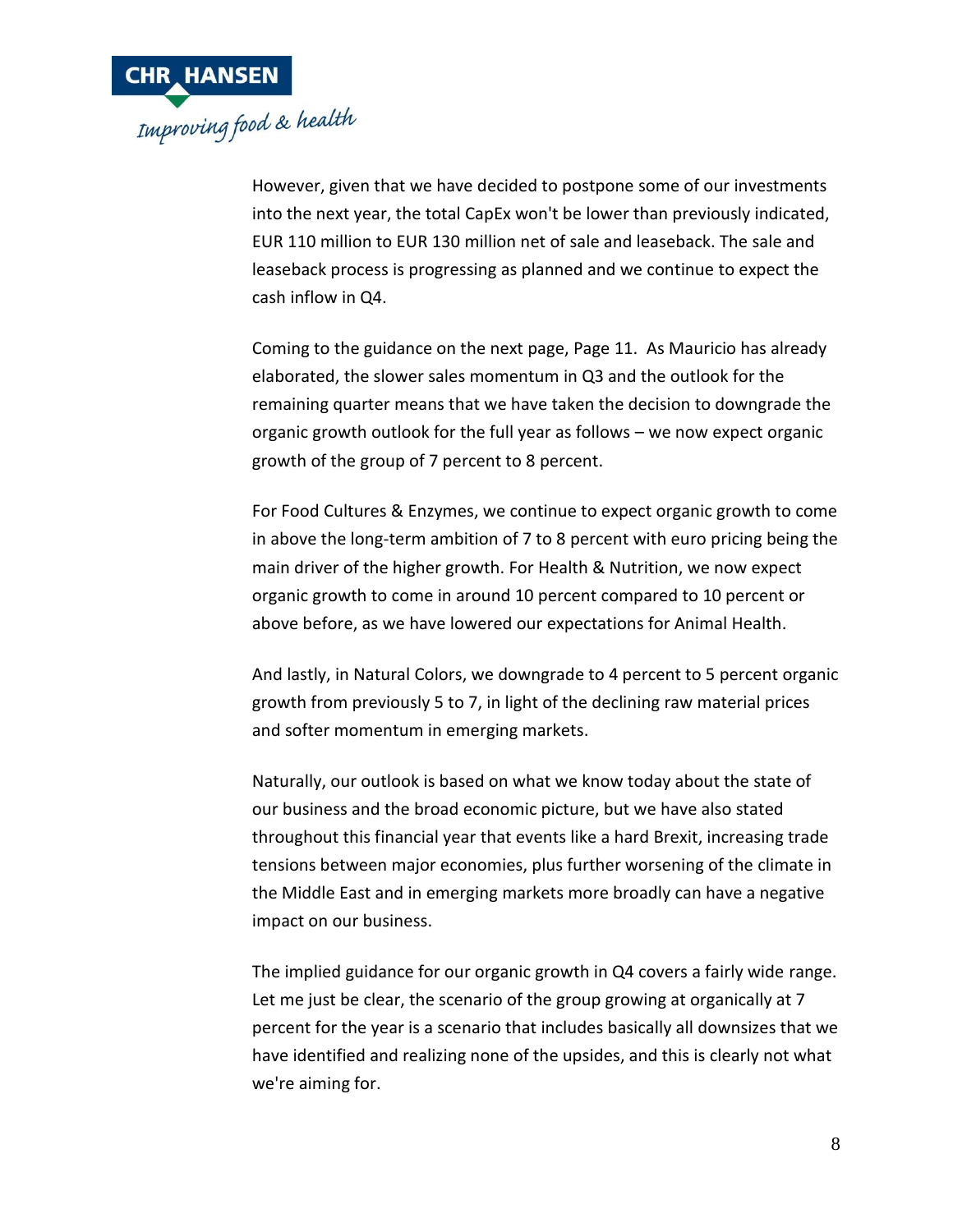

Looking at profitability. The EBIT margin before special items is still expected to be around 29.5 percent supported by scalability benefits from the expansion in our Copenhagen facility and the gross margin improvement in Natural Colors, which will partly be offset by investments into our lighthouses and other Nature's No. 1 initiatives.

Lastly, free cash flow before acquisition, divestments and special items is now expected to be higher than last year due to the previously mentioned postponement of selected CapEx projects, while the proceeds from the sale and leaseback are still expected for Q4.

In terms of capital allocation, and please turn to slide number 12, we will continue to provide value for our shareholders by investing into capacity, innovation and people for organic growth, our number one priority, whist also keeping an eye out for suitable acquisition target to expand our market presence and technology platform mainly within Health & Nutrition and Food Cultures & Enzymes.

We also remain committed to paying our shareholders an ordinary dividend of 40 percent to 60 percent of net income and we'll distribute additional cash in form of extraordinary dividends and share buybacks in absence of large M&A.

Based on the cash generation during the first nine months of the financial year 2018, '19, management, together with the Board of Directors, has decided to distribute an extraordinary dividend of EUR 110 million, or DKK 6.24 per share, which will be paid out on July 8th.

And with this, I would like to hand back to Mauricio.

Mauricio Graber: Thank you, Soren. After we have gone through the financials of our (three) segments and our (foreign) regions in depth, and before we wrap up and open the floor for questions, I would like to put the quarter numbers into perspective and refer back to our Nature's No. 1 strategy.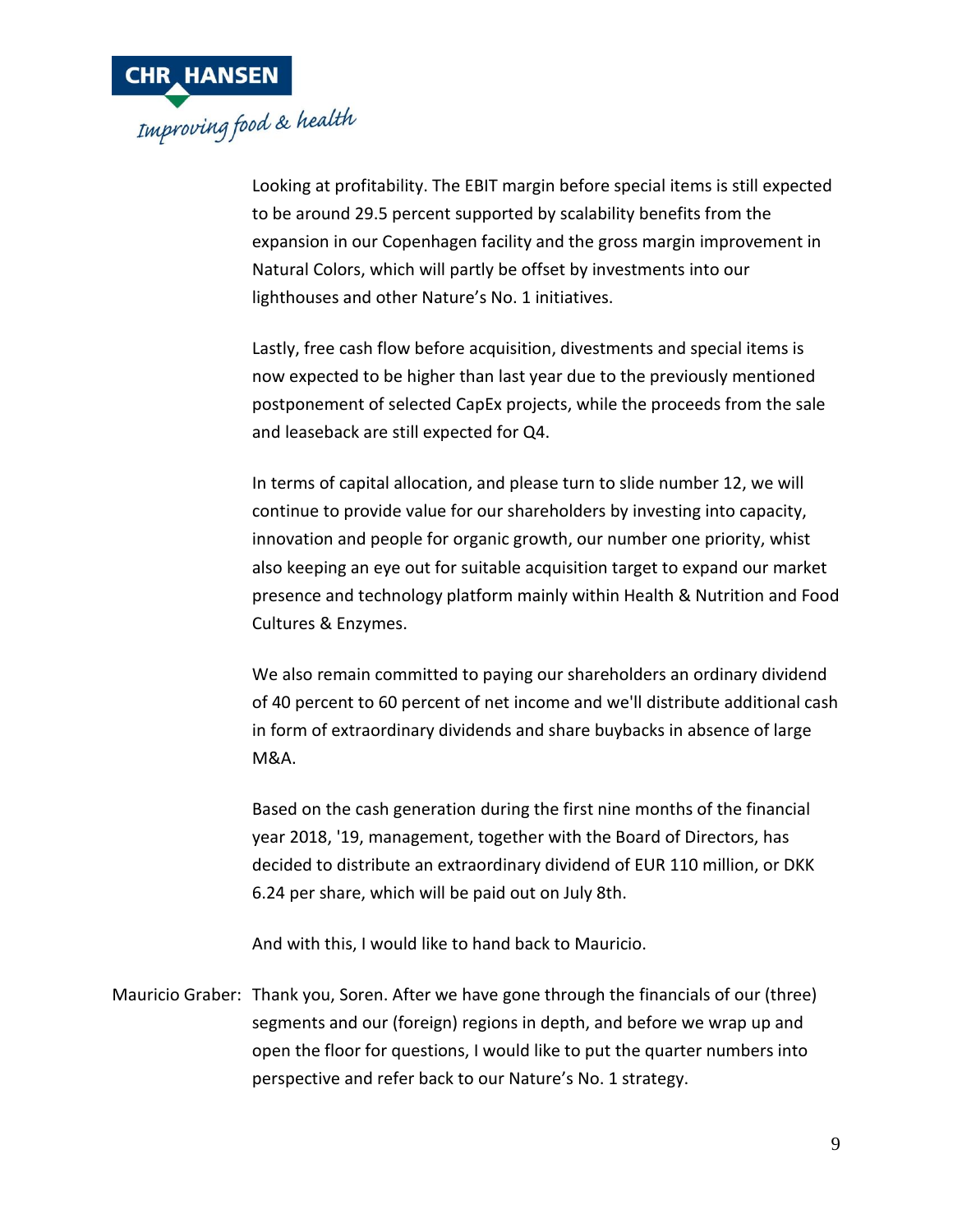

I know that quarterly results are important, particularly when expectations are high and it's on to us to deliver quarter-after-quarter. But let me emphasize that neither slower growth in Chinese yogurt market, that does not come as a surprise; nor the temporary headwinds in emerging markets, declining raw material prices or weak farmer economics, changed the mix to long-term opportunities for Christian Hansen.

We remain committed and confident on our long-term financial ambitions of 8 percent to 10 percent organic growth, 7 percent to 8 percent for Food Cultures & Enzymes and increased margins to our EBIT, 30 percent loss margin. With our Nature's No. 1 strategy, we are exceptionally well positioned to further leverage the power of good bacteria and develop products and solutions for the food, agricultural, nutritional and pharmaceutical industries that will deliver strong organic growth for shareholders and value for society.

Nature's No. 1 is all about leveraging the food potential of Food Cultures & Enzymes, further developing our microbial platform for human, animal and plants in Health & Nutrition and delivering value-creation in Natural Colors through innovation, growth market as well as operational efficiencies. We continue to be very focused on execution and made good progress over the past nine months on advancing the strategic priorities set for this year.

In Food Cultures & Enzymes, we launched several new products, including culture solutions for dairy alternatives, a rapid growing market niche; and sugar reduction as well as our strategically important CHY-MAX SUPREME cheese (coagulant). All those examples are proof of our innovation power and important drivers for our Food Cultures & Enzymes growth in the near to midterm.

We are also making progress with our bioprotection lighthouse. As for today, we have about 500 customers and won more than 180 projects over the last 12 months. We're confident in the 200 million lighthouse target.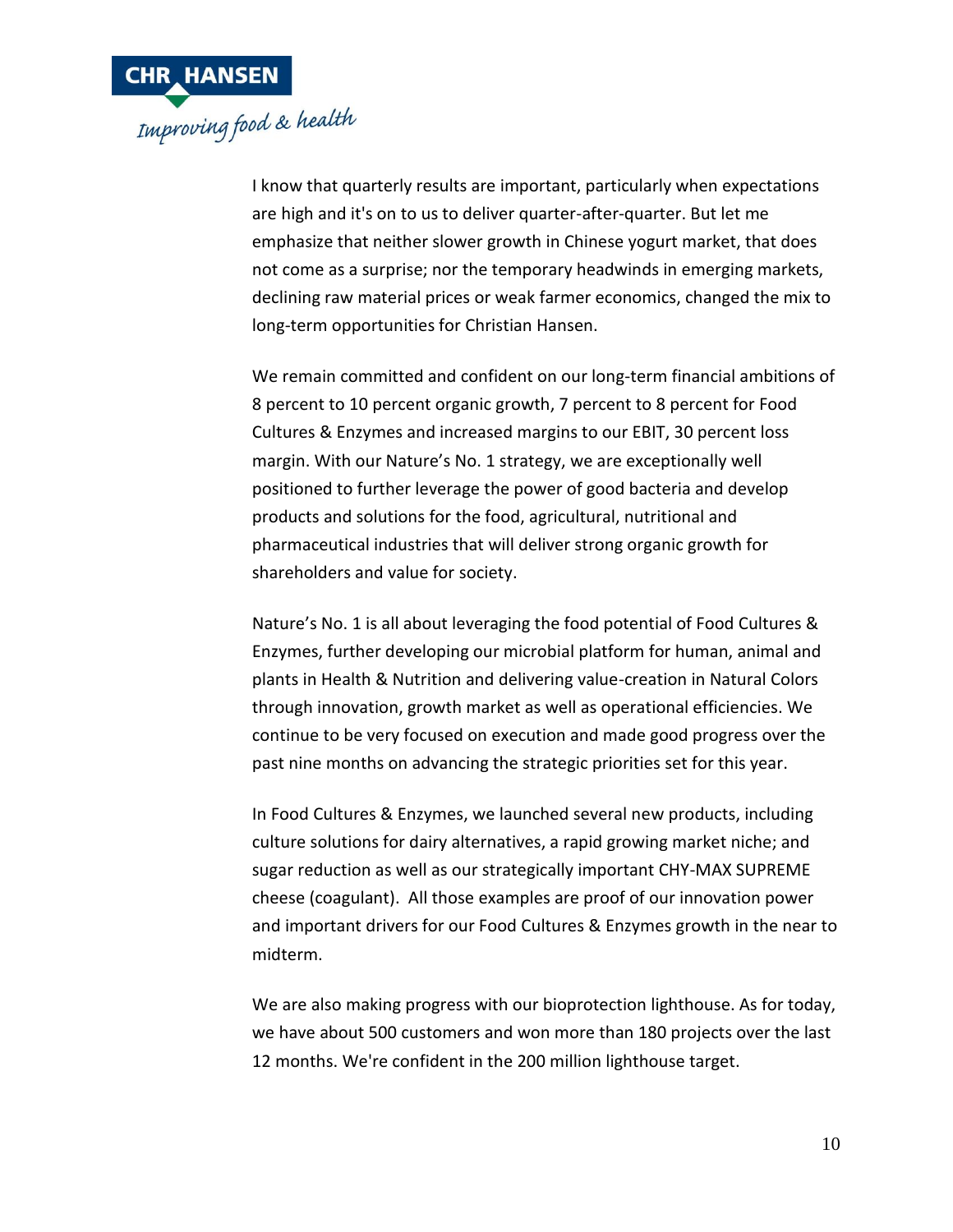

And I strongly believe in our ability to increase adoption of bioprotective cultures, not only in traditional fermented products, but also in adjacencies like salad, salmon and meat because it's a clever way to extend shelf life, reduce food waste or take out chemical preservatives with nature's own sources.

In Health & Nutrition, our human microbiome lighthouse, the joint venture with Lonza, is awaiting merger control clearance to pave the way for bacteria-based pharmaceuticals, a market which is rapidly emerging and estimated to reach EUR 150 million to EUR 200 million by 2025. For a second lighthouse in Health & Nutrition, Plant Health, we are on track with launching our bionematicides, Quartzo and Presence, in the U.S. market this fall.

Lastly, in Natural Colors – while the overall trend towards natural solutions is unbroken and we have seen very good strong momentum with conversion wins in North America recently and continued solid growth from coloring foodstuffs, there is a key challenge that we need to overcome.

Absent regulation in markets like the U.S, we need to work even harder to bring better and more cost-competitive solutions to drive compared, particularly of legacy brands. This is a challenge because while brand owners are interested in converting to more natural ingredients, the costs typically go up when doing so.

To wrap up, let me be very clear, last quarter's performance fell short, not only of market expectations but also our own expectations even though we still delivered solid organic growth of 8 percent for the quarter and 9 percent year-to-date at improved profitability.

While we have adjusted our outlook for the year, it's also clear that reaching our long-term ambitions of 8 to 10 percent organic growth for the group, 7 to 8 percent for Food Cultures & Enzymes will not just fall into place but will require us to work hard every day on developing new products in R&D, driving scalability and operation efficiencies in production, and serving our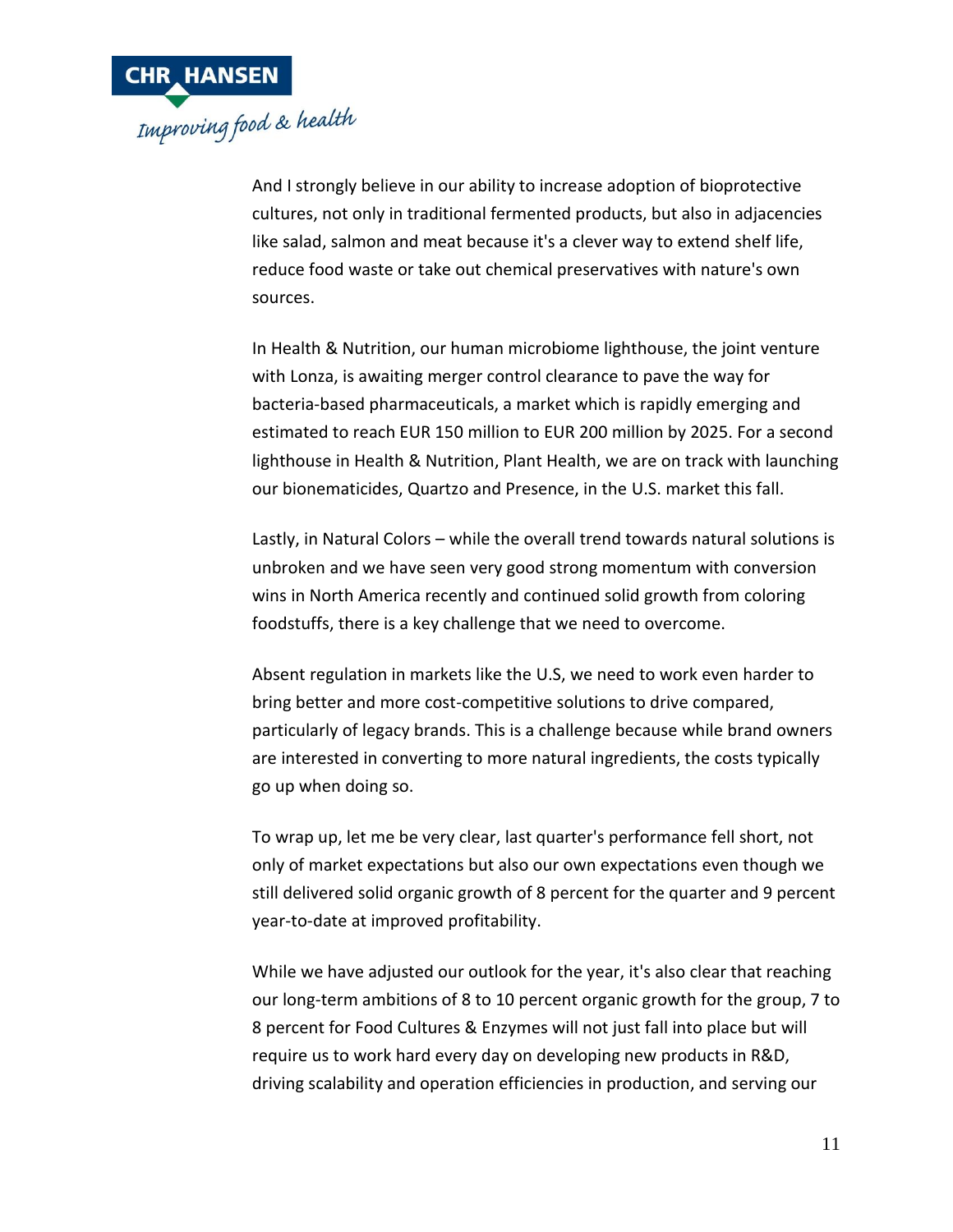

customers the best way possible and convincing regulators of the benefits of biological solutions.

I have been CEO of Christian Hansen for a little over one year now and what I – it continues to be most impressed is the dedication and drive of our team. At Christian Hansen, we come to work every day to develop new solutions for less food waste, less pesticides and antibiotic use in farming and more efficient livestock production and bringing healthier products with less sugar, less artificial ingredients and cleaner labels to market.

I firmly believe that with Nature's No. 1, we have the right strategy in place. We have a strong purpose with our sustainability leadership, and we have the team onboard that is needed to deliver exceptional results going forward.

Thank you very much for listening, and we're happy to take your questions now. Operator, please go ahead and open the line for questions.

Operator: Thank you so much. For the question-and-answer session, participants are kindly asked to limit themselves to three questions only, and a final reminder, if you wish to ask a question, please press star and the number one on your telephone, and wait for your name to be announced. And, if you wish to cancel your request, please press the hash key. Thank you.

> And your first question comes from the line of Annette Lykke. Your line is open, please go ahead.

Annette Lykke: Thank you so much. My first question will be to your outlook for 2018/'19, 7 to 8 percent growth. If I'm right, this is an implicit growth of maybe 5 to 6 percent for Q4. Please elaborate on – on when – what areas you see the growth further down and in particular, I'm of course interested in how you see (inaudible) to perform also in markets like China?

> Then, could you elaborate on your bioprotection, the EUR 200 million target by 2025, how do we set? What is the assumptions behind this? How much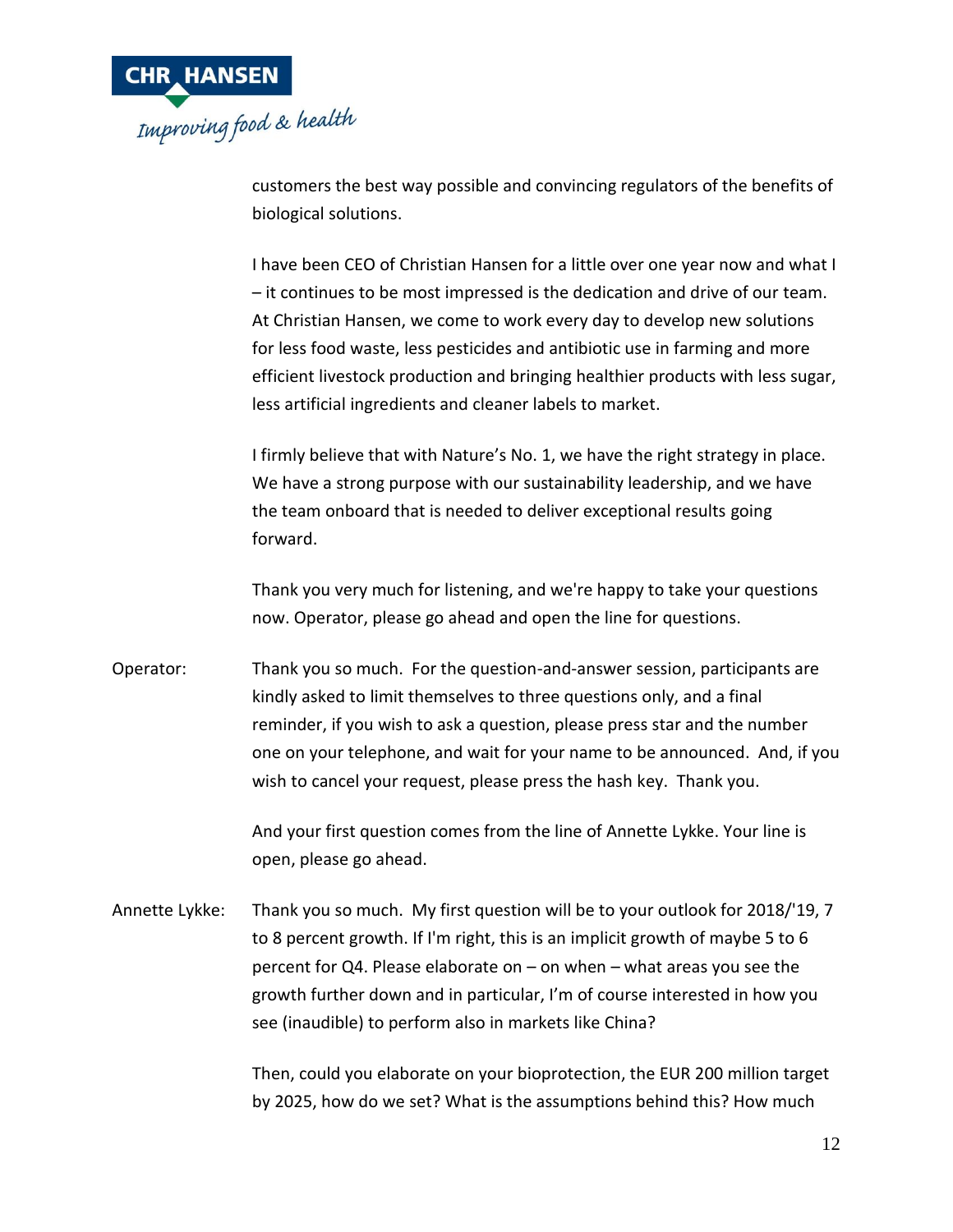

should come from any new indications? What will APAC contribute? And will they contribute to this target? And, how sort of certain do you feel?

And then my third question will be on the Chinese market. These structural changes, how soon do we see these to change? I think you have previously said that you believe that the more mature Chinese market will grow from innovations, but how long time will these innovations take to be implemented and then adopted in the market? Thank you so much.

Soren Westh Lonning:OK, Annette, let me address your first question regarding the FY '19 outlook and the areas for downsides and risks. It's clear that when we – the key risk areas that we are looking into is related also to the areas that we mentioned as disappointments for the Q3 performance and the reason for taking down the guidance.

> So, that will be more broadly emerging markets, both Natural Colors in Latin America and Middle East, in particular, and also Food Cultures & Enzymes in China where we, at the moment, based on Q3, is a negative – negative territory.

> And then when it comes to Animal Health, I mean, we're still working to improve the momentum in the Animal Health business. But again, here, it is an industry where the environment also plays a role in how fast we can drive commercial adoption in our solutions. So I point to those three risk areas.

> In addition, let me just add that, in particular, Middle East is also an area that we are basically here assuming that we will remain more or less as it is now. But over the last months to two, we do believe – we have seen the Middle East deteriorating. So I think that's also a risk area to point out.

> But I said earlier, when it comes to the Q4, the span that we have given, 7 percent to 8 percent is a pretty wide span for Q4, and that it reflects whether we sort of see all the risk that we are looking into materializing in the worst case or whether we, in the positive scenarios, are able to overcome several of these challenges and maintain a solid Q4 performance as well.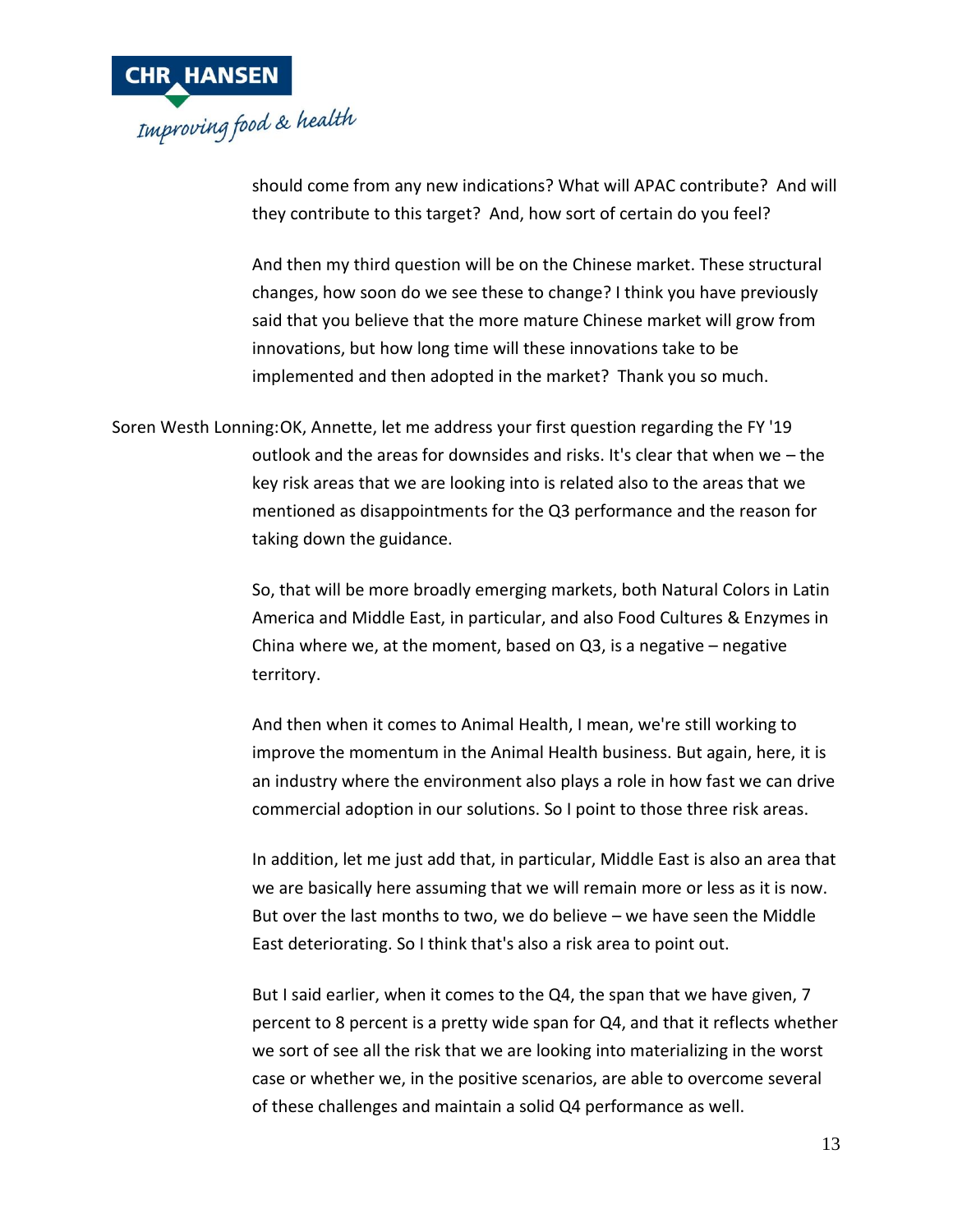

Annette Lykke: But do I understand you correct, Soren, that you actually anticipate a further decrease of growth in China for the (FCE) products?

Mauricio Graber: I think what we are working on is to turn the China situation around, so we will move into positive territory. Note that the baseline in China is also becoming slightly more favorable in Q4 relative to the development we saw last year. So that's – that is the plan.

> But it comes, let me point out it comes with a risk to lift a momentum, of course. It requires us to be successful with customers and also change some of the customer dynamics that we alluded to before. So that's how I would (phrase) the China part.

Soren Westh Lonning:(Also) your question about bioprotection. Basically, we have seen a stronger growth in our Q3 coming back to 15 percent . I think we are – we have said in previous calls, we are breaking new ground with bioprotection, which is a different way for customers to use bioprotective cultures.

> And we will continue to innovate. We have launched the second generation, we are working on the third generation and its expansion curve as we work in bioprotection. For sure, you can make the calculation of us having to grow bioprotection at roughly 20 percent to deliver on our EUR 200 million lighthouse.

But the amount of activity, customer engagement and interest in the category give us great confidence that we will continue to grow at the high double-digit growth and close the gap to achieve our EUR 200 million lighthouse.

Annette Lykke: Thank you so much.

Soren Westh Lonning:Anything else you might want to add?

Annette Lykke: No, that was it.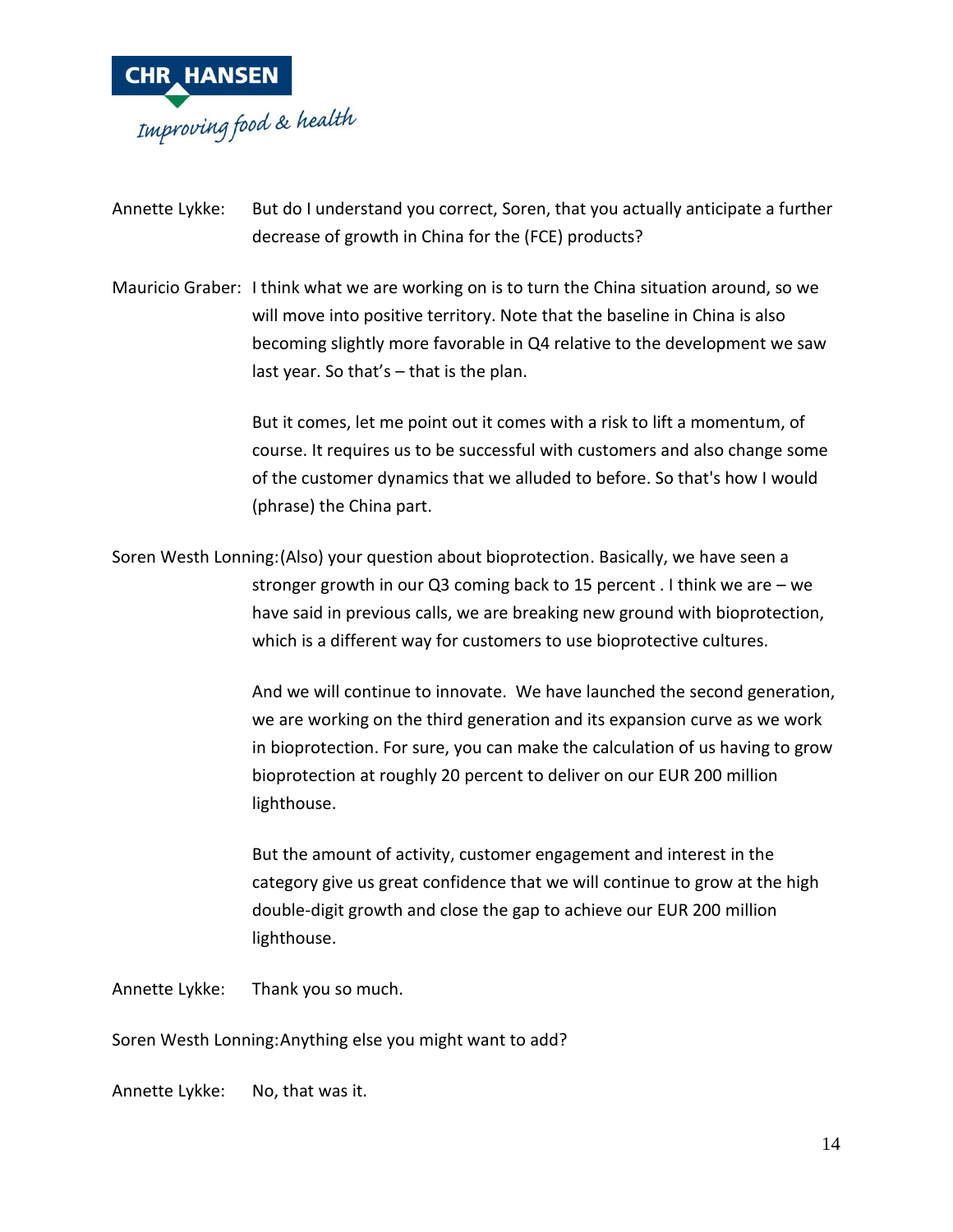

Mauricio Graber: Then your third question, Annette, related to China and the changes here. I mean, it's really split in two. We have seen the market for yogurt overall lowering the growth, so we are now in mid-single-digit territory in China as we see it. So that's a general trend that has been ongoing, and we don't foresee that to change.

> But what the whole Christian Hansen model is that we are not only pleased with growing with the market growth but that we will also bring value-added solutions, bring additional benefits in addition to the (core), value-adds, and that is what we aim for also in terms of driving growth.

And so we're not just a (market) growth company. Now we're more specific as we mentioned here with customer dynamics. I mean, that relates a little bit how is the growth in China, volume versus price, what the customers want, winning, losing share in the market and also product mix with the customers that we are serving, which segment is it that are growing most at the moment.

So those are the elements that brings us from a market growth of around 5 percent into negative territory. And these are the ones where we are really working and turning it around in addition to bringing the value-add services that can lift us further above the market growth.

Soren Westh Lonning:And may be to add just a little bit of color to that, I would say overall, the consumer dynamics in China are challenging. If you put yourself – first of all, there's been a contraction in the economy. Swine prices are higher. So the disposable income or the basket for the customer is getting more expensive.

> And the dairy category is still an aspiration rate category, whether it's ambient or chilled. So that's when we talk about an overall more challenging underlying economics in the market. Still what we bring to the market related to innovation and working with our customers to drive category growth is what gives us the confidence on let's say, within that more challenging environment, controlling our own destiny and finding avenues for growth.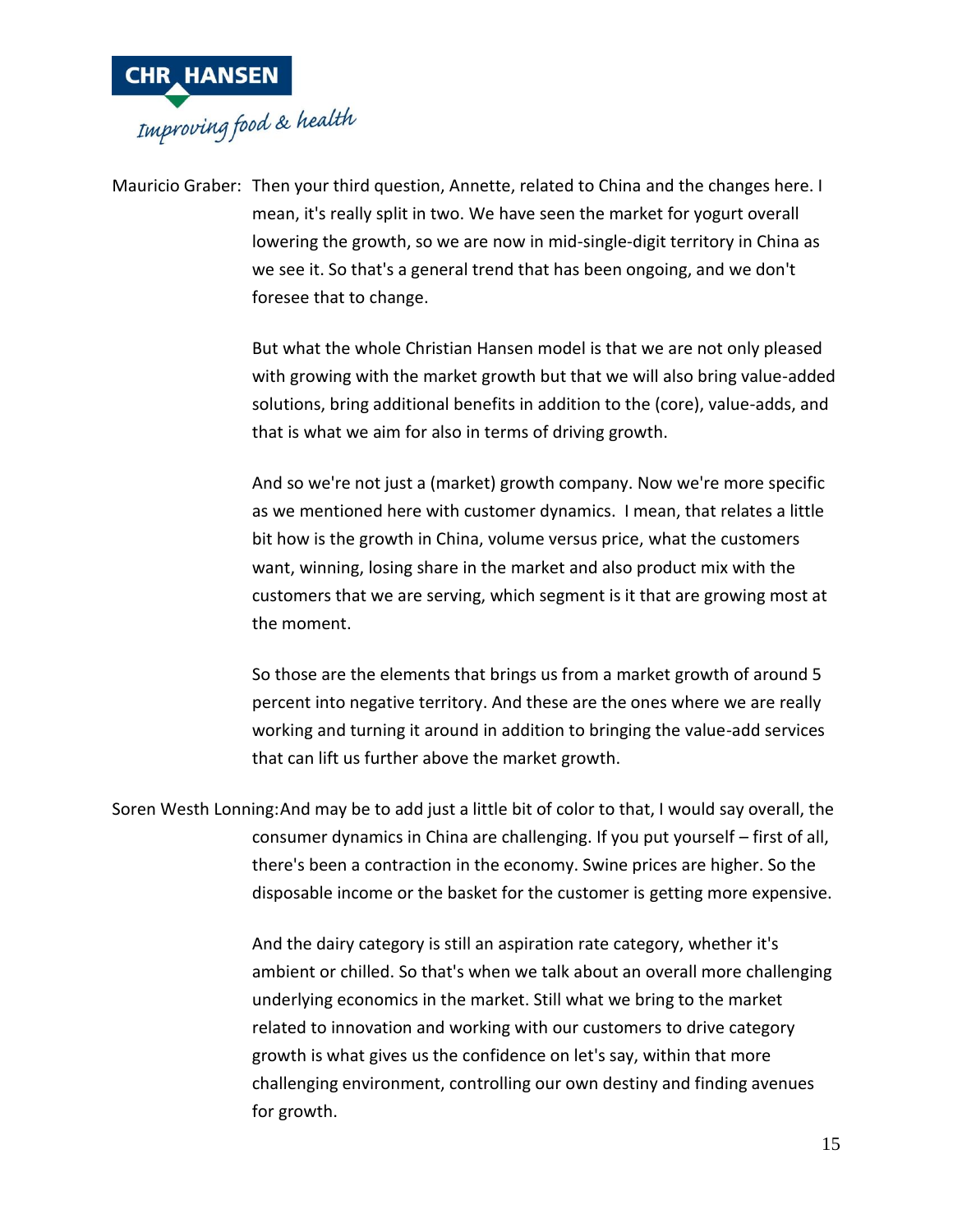

I think this will take some quarters of us continuing to push and work with customers but confident I would say, the next wave of growth in China will be part of our future growth model in Food Cultures & Enzymes.

- Annette Lykke: OK, thank you so much.
- Operator: Thank you. And if you wish to cancel a request, just press the hash key. Your next question comes from the line of (Jonas Goldberg). Your line is open, please go ahead.
- (Jonas Goldberg): Yes, thank you and good morning. I have a couple of questions here. First of all, on the decline in traditional Natural Colors pigment sales. Could you explain what is going on here and if it's structural decline or what it is, more specific? And then, a clarifying question on bioprotection. In Q3, are there any one-offs negatively impacting the organic growth of 15 percent or is it though to be clear organic growth? Yes, that was it, thank you.

Soren Westh Lonning:Yes. Let me address these questions, (Jonas). When we talk about the Natural Colors market, you would say that if you split the market in sort of the value adding similar to the food color and stuff, that is really what is driving most of the market growth. The more traditional pigments are growing, but at a lower pace.

> And you can say, so there is a structural change between those two. They don't change the overall market growth, but it's just a balance between those two segments. And I mean, we are fortunate to be also exposed in the value-added part.

What we have seen also based on history in Christian Hansen is that after a period where raw material components have increased in price and is then coming down, we have seen – the picture that we are seeing now also with organic growth being lower in Natural Colors because the – of our price position on some of these traditional pigments as the raw material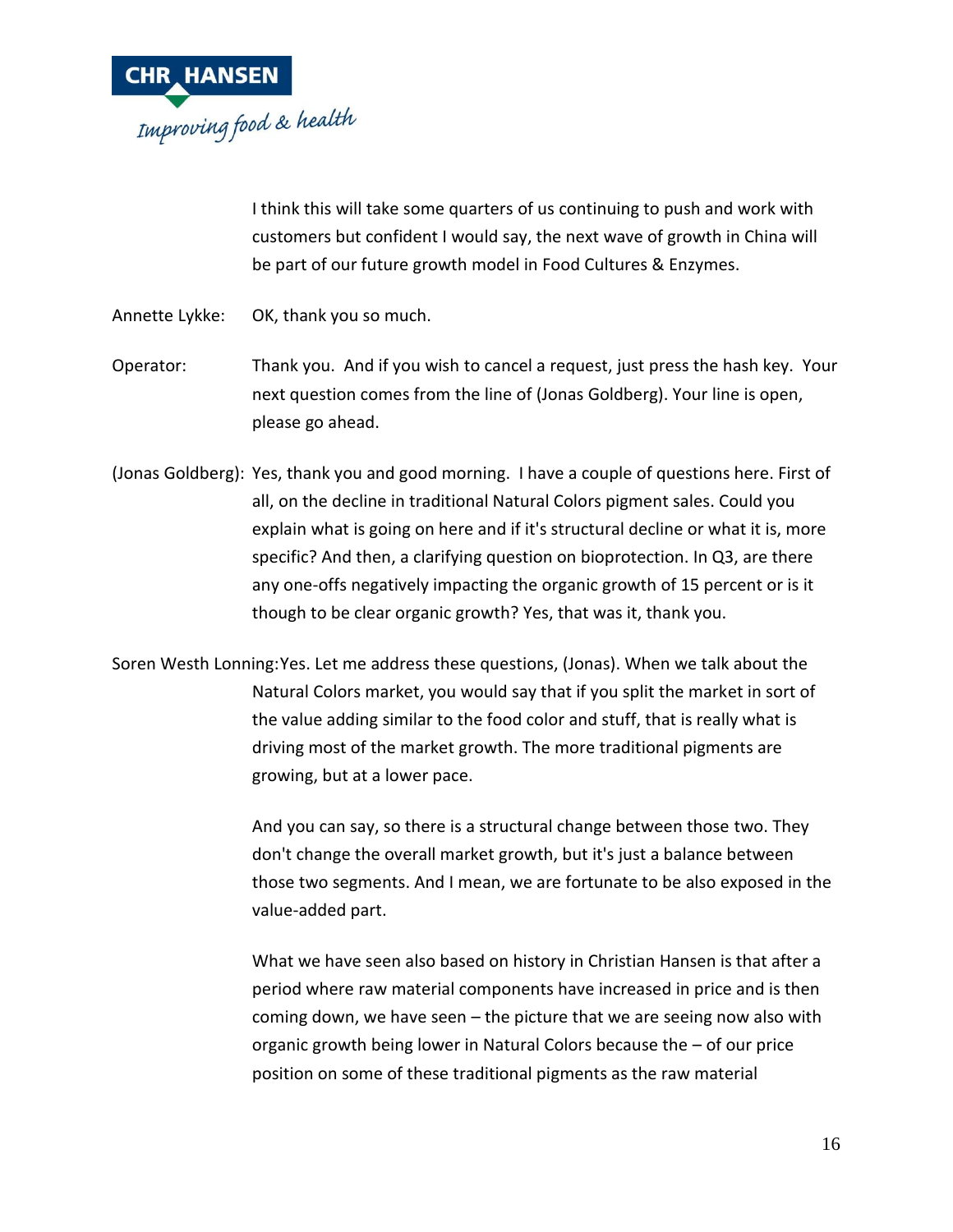

(inaudible) comes down. But then that is often combined with a quite strong development in EBIT.

We have seen this before, and this is also what we see here. So it's - there is a structural change to your question where there's is definitely more higher growth in the value-add segments, but there is also growth in the other (segment). And the pattern that we're seeing now is not that unlike what we have seen following former price – major price changes in the color market.

(Jonas Goldberg): OK.

Soren Westh Lonning:When it comes to bioprotection, I would say that whether the 15 percentage (is clean), that is reasonable (clean), from the point of view that we are still impacted, to some extent, by these customers in North America, a key – a few key customers that we alluded to before. But that is moving towards a more normal state still as someone – some impact. But otherwise, I mean, we continue to see good traction on the pipeline with customers with interest in the products, et cetera.

> And then just reflecting a little bit, I heard that some questions or comments regarding that the baseline is becoming easier in the second half of '19. Let me just say that the reason for – you can say that organic growth was lower in the second half of '18 and in the first half of '18, was more driven by the wins we had in '17 that annualized. So you cannot really deduct on the growth level in '18 whether the baseline is easier in '19 or not.

> So I would say, we are getting closer to a more clean state, but we still have a negative impact from these few larger North American customers, which we discussed earlier.

(Jonas Goldberg): OK. Thank you very much.

Operator: And your next question comes from the line of Arthur Reeves.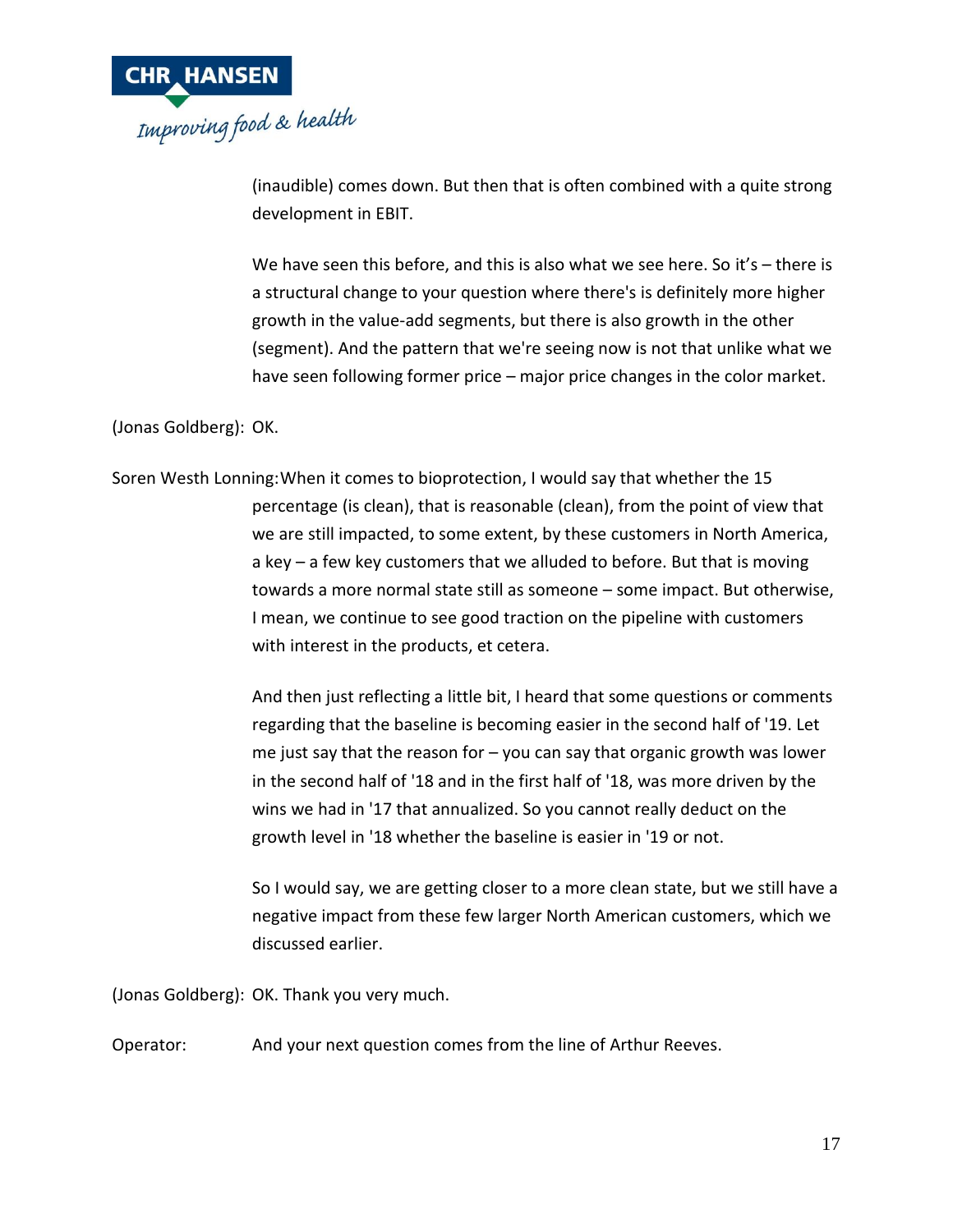

Arthur Reeves: Good morning. Question from me, please, on visibility. I think you have good visibility in Food Cultures & Enzymes, but what can you do to improve the visibility in Animal Health and Natural Colors so that we don't get this sort of surprise, please?

> And then my second question is, are we looking – I know you don't want to talk about next year, but are we looking (of) getting back in line with midterm guidance throughout next year, or do you think some of the trading conditions you're facing in fourth quarter '19 will carry on through into the first half of '20? Thank you.

Mauricio Graber: I'll address first, your last question and then Soren will comment on the Animal Health and Natural Colors visibility. We're clearly not now giving guidance for next year, but we'll do that whether – with our Q4 results. But I think I was clear during our conference call on expressing both our commitment and our confidence to our long-term financial ambitions, so 8 to 10 percent at improving margin.

> For sure, if trading conditions continue to be challenging, we may be in the lower end of that range, but the innovation and growth opportunities that we view for our microbial platform and our natural solutions, I think definitely entitle us to remain committed to  $-$  to that range.

Soren Westh Lonning:Yes, and to your first question, Arthur, regarding visibility, I mean, there's basically nothing we would rather have than increasing our visibility in those category. But it is more challenging for various reason. The farmer market is quite dynamic and varies by segment, so it's difficult to structurally remove that.

> You can say the more that we can – that we can make probiotic what is considered an essential in the diet of livestock animals across segments will reduce the – you can say the fluctuations that we see, as long as it's considered still a nonessential, it is something where farmers are considering all the choice of whether or not to include in the diet. So I think that's (a core thing) that we can work on.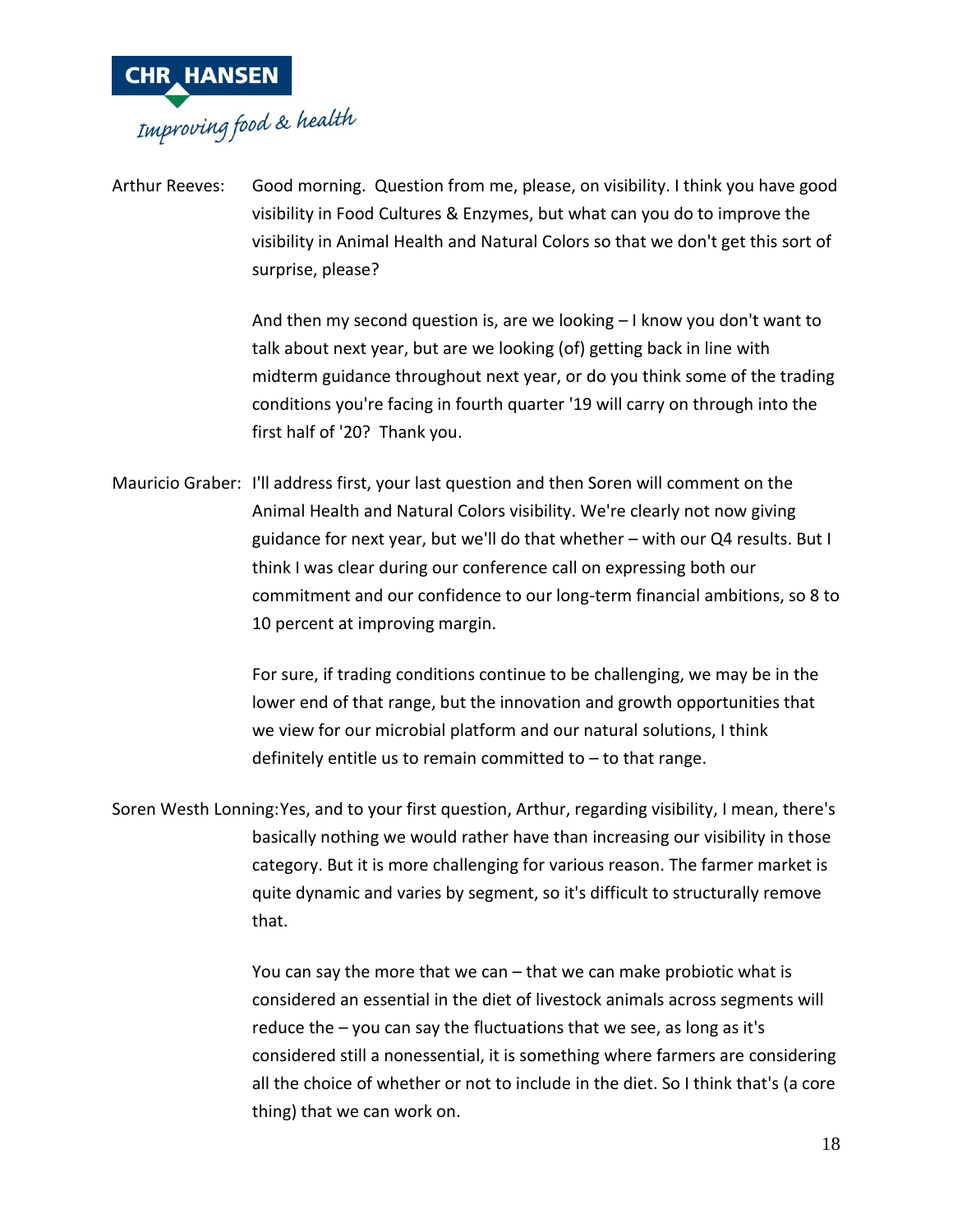

In terms of the Natural Colors, what we really can do here is to continue to deliver, convert more and more of our business into value-added solutions that have a higher degree of differentiation and then makes it more difficult for our customers to swap between us and a competitor, because that is really what is the difficult part to fully predict.

So I think on both of them, it's something that we will work on, and that's part of our strategy but it's also something that is not likely to change within the next 12 months in a way where we will materially change the visibility we have in those businesses.

Mauricio Graber: But the trends, I would say overall the trends in Human Health, Plant Health and Animal Health are continuing to have increased interest in reduced use of pesticides and more use of biological solutions, increased use of the benefits of probiotics for Animal Health and Human Health.

> So while you may see some more quarterly variations, I think overall, the annual progression of our Health & Nutrition division being a high-growth business area will continue to be there for us.

- Arthur Reeves: Thank you.
- Operator: We still have a question on the phone. It comes from the line of Soren Samsoe. Your line is open, please go ahead.
- Soren Samsoe: Yes, hello gentlemen. First a question on your new guidance for this year, if you could just tell us how much you have assumed for – backed by euro based pricing in Q4? And also then if you could say going into next year at current spot rates, what kind of euro-based partings on organic growth would you expect? Would it be negative, would it be positive?

And then a question in – more in terms of your long-term guidance. If these sort of tougher market conditions in emerging markets and also how Natural Colors have developed and also Animal Health, is that a (step) to evaluate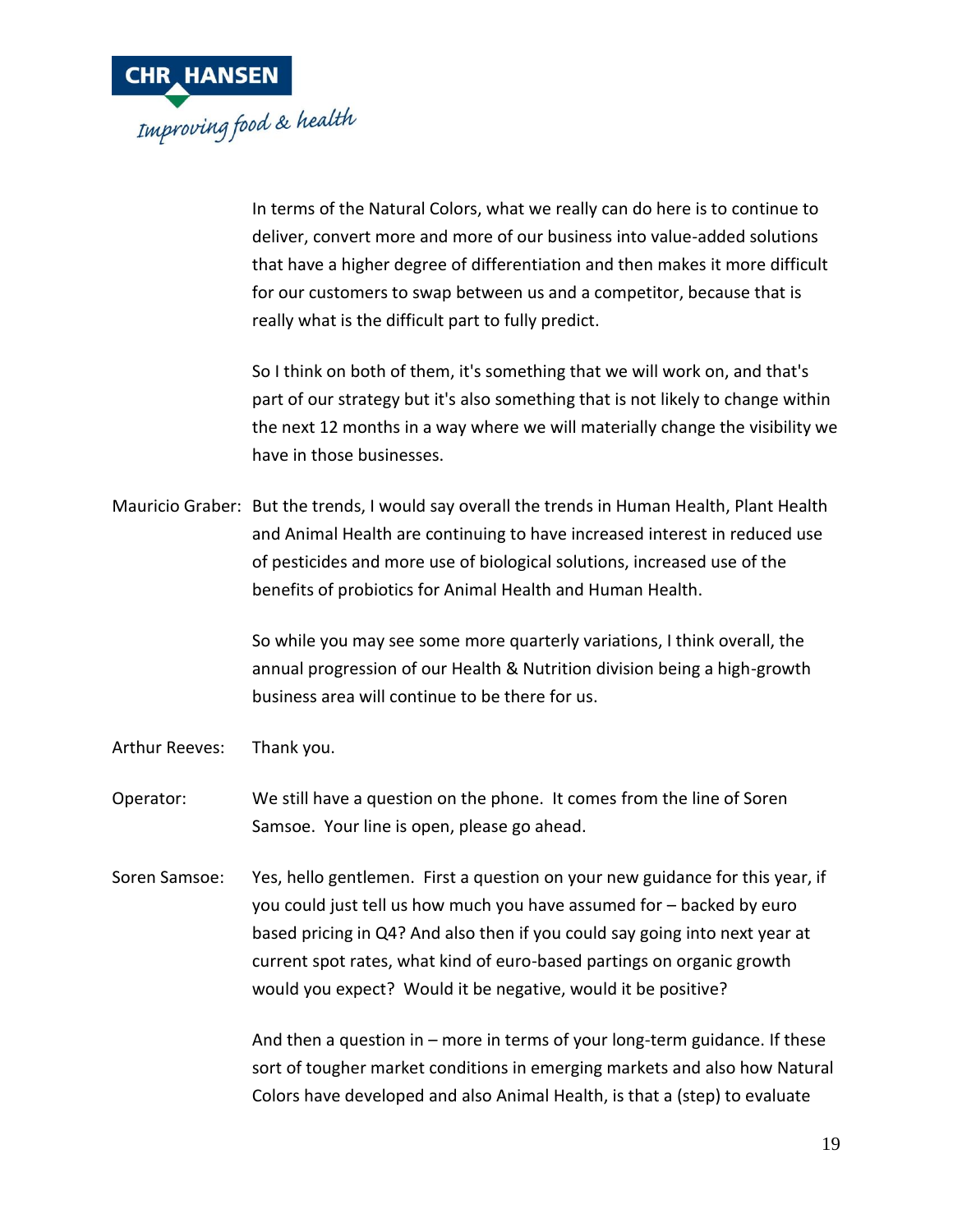

your long-term guidance? And then maybe consider using a broader range if you could you just elaborate on your thoughts there? Thank you.

Mauricio Graber: Let me address your first question, Soren. The guidance for the full year of 7 to 8 percent assumes a close – I mean, immaterial effect from euro-based pricing in Q4. And this is largely driven by the fact that of the changes that we saw last year where there was quite a lot of changes in the Argentina's peso and Turkish lira, et cetera, happening during our second half of the year. So it's primarily driven by that.

> So close to zero impact in Q4, and that is also why we are guiding or we have mentioned that we expect a positive currency effect to the tune of roughly one percentage point in Q4, and that is primarily the U.S. dollar that we'll give that in the  $-$  in Q4.

> When it comes to next year, you can say that the euro-based pricing – and bear in mind here that this is assuming that this – the current currency rates and based on experience – those can change a lot in the course of three to four months. But if you look and use the rates that is right now, it would be – it will again be immaterial, the effects from euro-based pricing next year, based on what we see right now. So that Q4 picture will continue into FY '20 based on existing rates.

> I think on the long-term guidance, I don't have so much more to add than what Mauricio has already said. We are not, right now, considering to change our guidance. We believe that our technology platform, the consumer trends that we are tapping into provide us the opportunity to maintain our longterm guidance.

But also as Mauricio alluded to, the trading conditions being tougher right now may push us more over to the bottom end of that. But that is speculation at this point in time, because we have not gone through the exercise of really looking into how it would look also next year to the extent that we will be able to provide a guidance for (FY '20) at this point in time.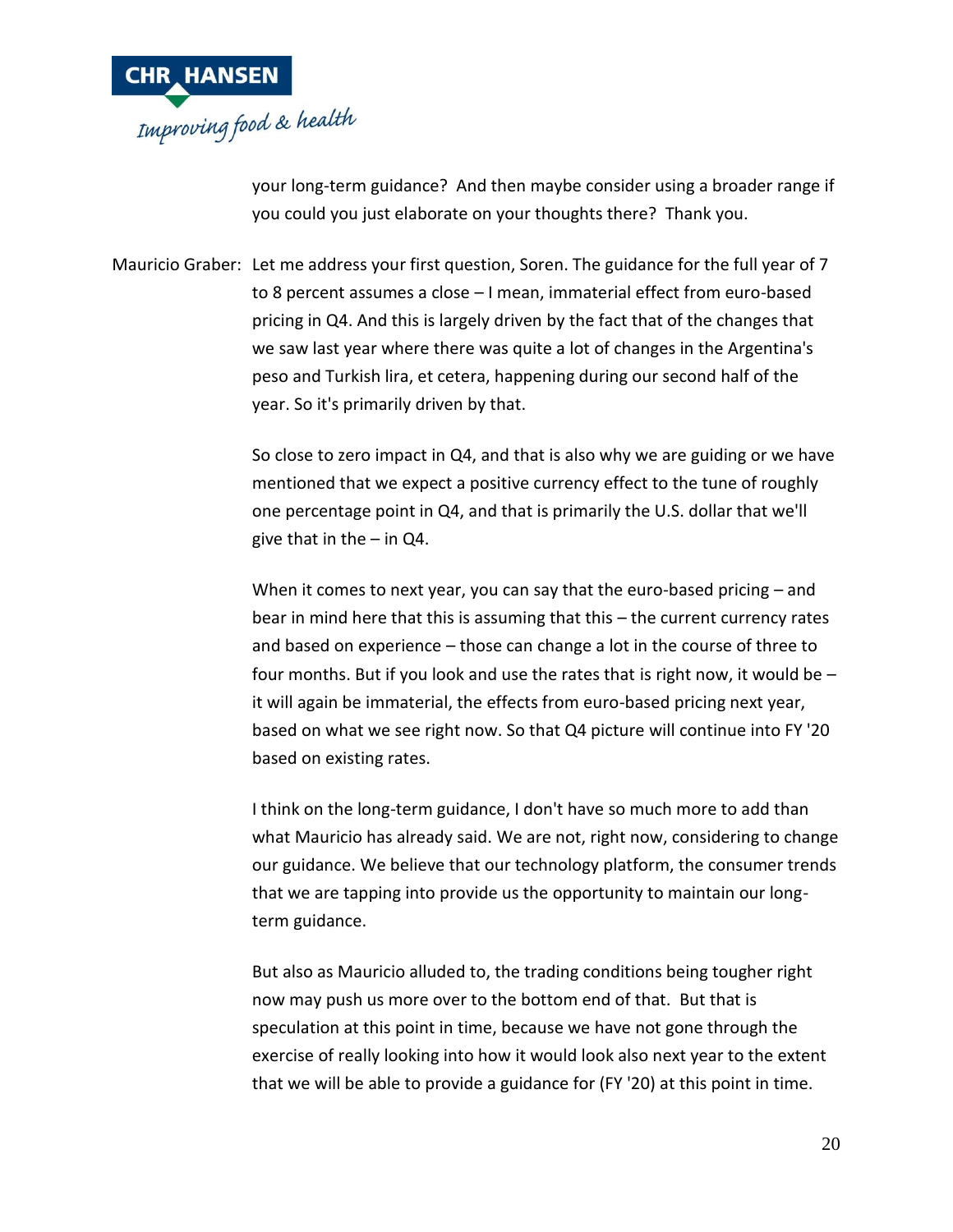

- Soren Samsoe: No. It was more like that, not so much move the develop of the guidance, but more that you also said that you are seeing (higher uncertainties) in the market, so I thought it could be that it could be relevant to use a broader range. But, it doesn't seem like that?
- Mauricio Graber: We will consider also following what has happened here in Q3, what would be the most appropriate way to guide when we get to (inaudible). So that is something we'll consider.
- Soren Samsoe: OK, thank you.
- Operator: And the your next question comes from the line of Heidi Vesterinen. Your line is open, please go ahead.
- Heidi Vesterinen: So a few question, please. Could you update us on dietary supplements, please, because you seem to be losing share. What has gone wrong and how are you going to rectify this? And then secondly, in the parts of FC&E and H&N where you are seeing challenges, would you consider reducing prices to gain volume?

And then last question, maybe coming back to the guidance. I was surprised you decided to (inaudible) last night, because actually, the actual earnings (cut) is quite limited when you look at 2019 consensus, right, in terms of what you're implying? So is there an underlying message here that 2020 estimates are too high? Thank you, those are my three questions.

Mauricio Graber: So maybe Heidi, I will comment on dietary supplements and Food Cultures & Enzymes and then pass it on to Soren on the guidance.

> So dietary supplements – first of all, I would say, the overall interest on probiotics as part of Human Health, I think continues to see a very positive trend and demand of using probiotics as a source of infant and growing up nutrition, adult nutrition, more probiotics being used in food and beverage products as part of the fermented trend. But there's a little bit, particularly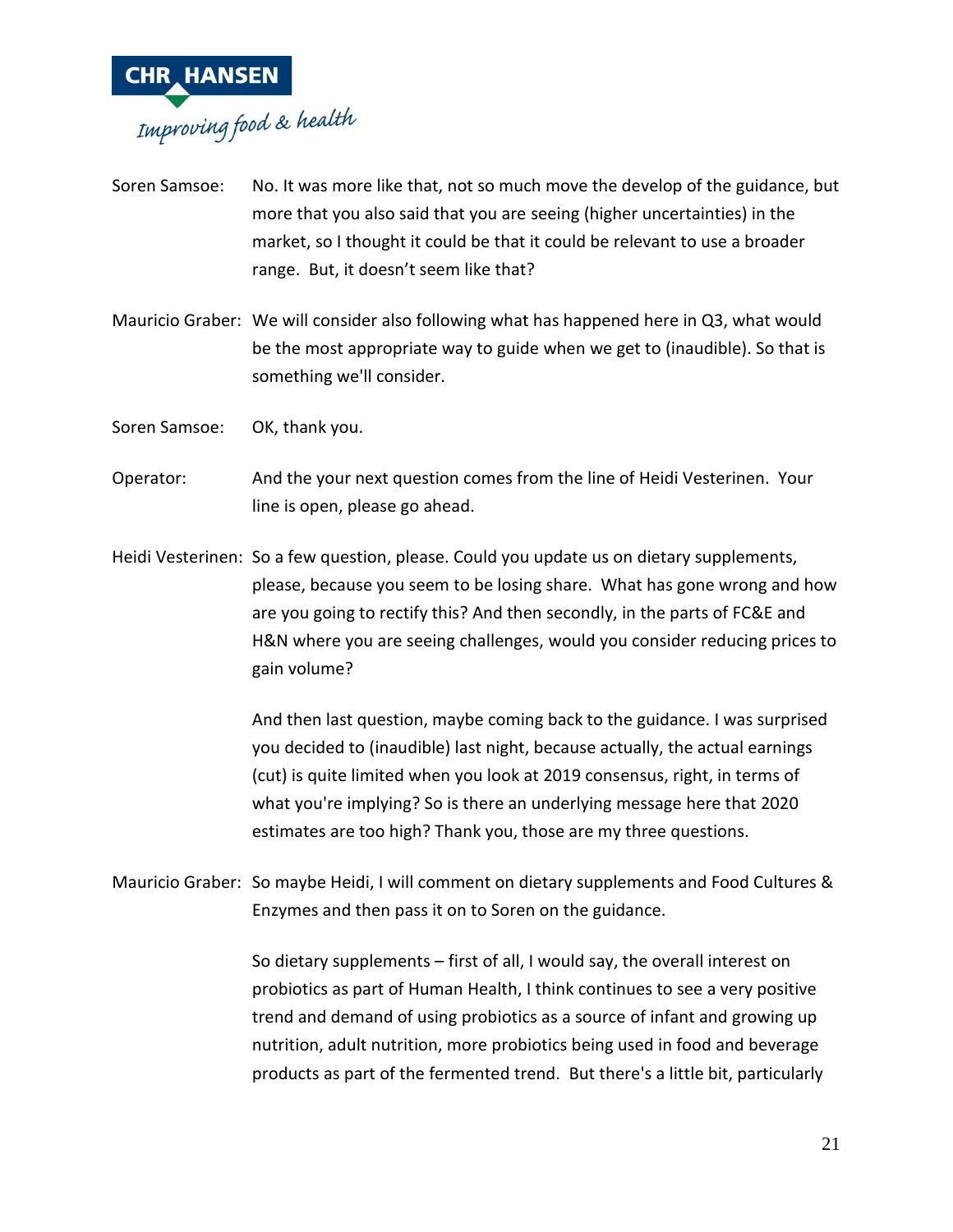

on North America, of pre-fatigue in dietary supplement confusion in the category.

So I would not reach the conclusion that we are losing share just that there's been – the category in the U.S. has slowed down, for sure, in dietary supplements, as well as in China in dairy. But infant formula and many other categories continue to see high growth.

As far as Food Cultures & Enzymes and pricing, one of the key things that I love about Christian Hansen is the discipline on pricing execution. And I don't think there is a lot of – that there will be a lot of more volume to be gained by reducing pricing. I think our pricing really commands to the value that we bring to customers, and you can expect us to continue to be very firm on pricing and gaining volume through the customer proximity and execution of our projects.

Soren Westh Lonning:Yes. And in terms of the early announcement, refer back to that question, Heidi, I mean, this is really driven not by sending messages. It's simply a reflection of us reviewing the sales outlook with the latest information that we have, discussing that urgently with the Board and then coming to the conclusion that we needed to lower the sales outlook for the year.

> To an attitude where we believe that – that would suggest, you can say, the rationale investments to really trade on it. So according to the rules based on that, we really didn't have any choice but to go out shortly after we came to that conclusion. So that's really the reason for us doing it, so you should not read any further messages into it.

Heidi Vesterinen: And then in terms of the pricing, so given that anecdotally we hear that other players in the market are pricing more competitively, is this not going to be an issue in terms of volumes going forward? Will you not have to sometimes forgive pricing to maintain customers?

Mauricio Graber: Are you talking about overall or dietary supplements specifically or what category?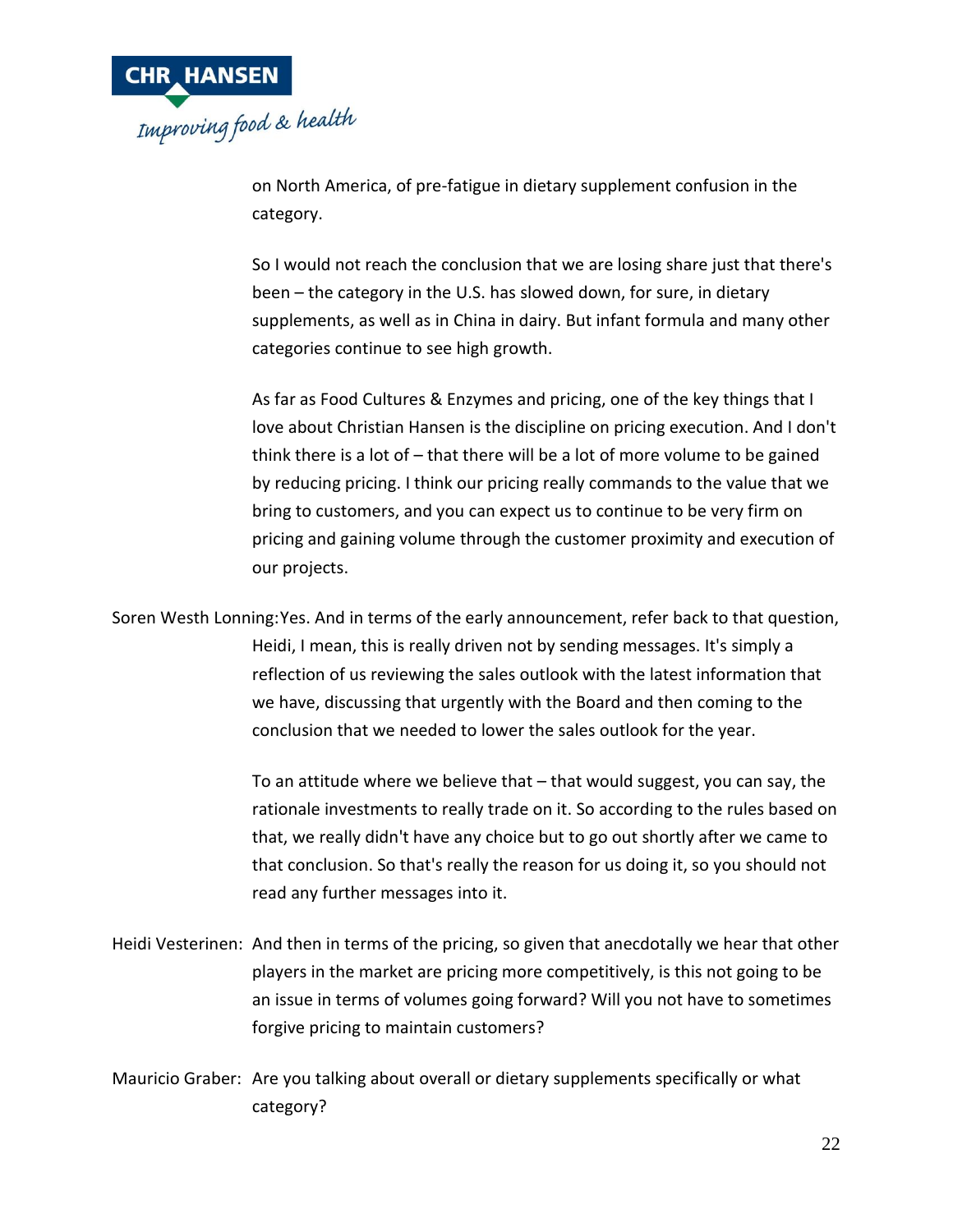

Heidi Vesterinen: Probiotics, supplements, dairy, Cultures & Enzymes where you have other competitors which are apparently priced at much lower price points. Is that not going to be an issue when you have a slowing market or challenges in the market? Is there not a risk that we see price erosion overall more towards your competitors' level?

Soren Westh Lonning:So Heidi, I hear you on for sure when there's lower growth that tends to be more pricing pressure on competitive dynamics. But we have had that all along to be honest. It's not new. We compete in all our businesses with formula with competitors in Natural Colors, in Food Cultures & Enzymes and as well in Health & Nutrition.

> But the Christian Hansen value proposition has always been about good science, solid solutions and value to customers. And I think we will continue to price on having a value proposition that the customers accept. So I don't see us moving into a more of a pricing-driven category when we are a highly specialized company, bringing new technology and differentiated technologies to customers.

Heidi Vesterinen: Thank you.

Operator: And your next question comes from the line of Ben Gorman. Your line is open. (Your line is open, please go ahead.)

Ben Gorman: Hello, can you hear me?

Male: Yes, go ahead.

Ben Gorman: All right, sorry. (I dropped off the line earlier) so apologies if I'm repeating a previous question. Just two quick ones. First one, in terms of Animal Health, how big of an issue is a maybe more structural market share loss of U.S. beef to Canada and Japan in export markets? Is that part of what's the driving the weak volumes against arguably, the easiest comps so far of the year in beef? That's the first one.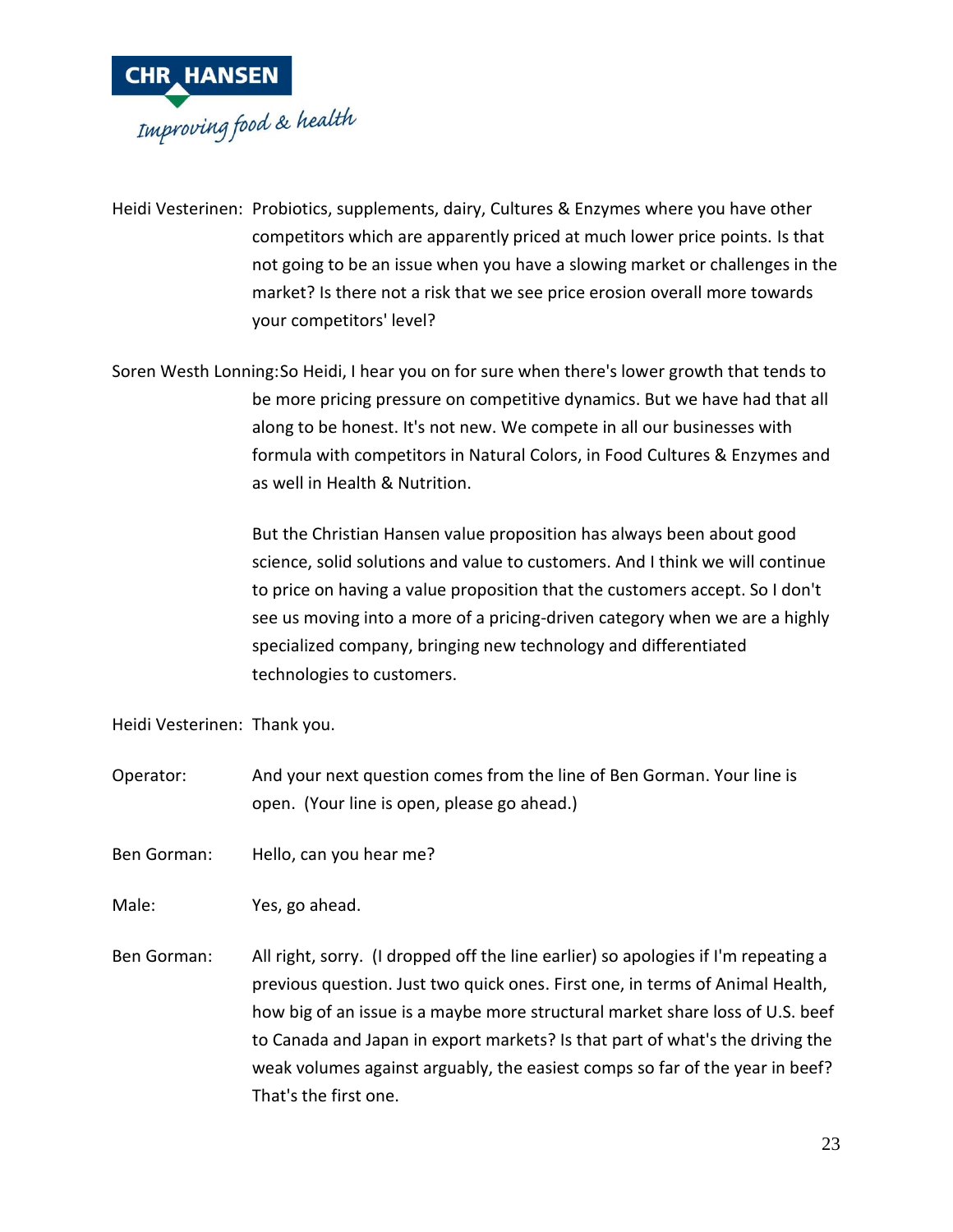

And then secondly, one, just in terms of the comps that you're coming up against in Q4 and Q1 in Plant Health, can you remind us of the contribution to growth from Plant Health in those quarters last year? And then just maybe just in relation to that, whether you think investments in Q4 related to Plant Health launch in North America are likely to be greater on the operating cost side than you've already seen throughout this year so far? Thanks.

Soren Westh Lonning:Let me address your question, Ben, at least the first one. On Animal Health and specifically on beef, when these trade lines are influenced, it has some effects but I would say that the core measures on beef is really that that is a category that we have been able to lift the momentum through dedicated customer wins, and basically, helping increase the penetration in the category.

> So beef actually performed well in Q3 for Christian Hansen. The two pain points that we really had in cattle was related to dairy cattle, where the economic situations still remains challenging, although slightly improving. And then secondly, also silage, which is also used for dairy cattle. And this is – the silage category is a category that is impacted also by weather conditions.

So when there is a flood or heavy rains in some areas and drought in other, that influences the amount of silage that is being (bought) and applied to the harvested feed for the animals for wintertime. So in cattle, it's really more dairy, and the silage part has been a disappointment over the beef where we actually saw really good progress in this one. And I may also add in that connection, we saw the same picture in (culture) where we also had good wins that help lift the business.

On the other one, on Plant Health, I would try to avoid going into too much detail on Plant Health given the size of the business. What I would say is that we had a very strong Plant Health in Q4 last year and that the timing this year looks to be a little bit more balanced between the quarters.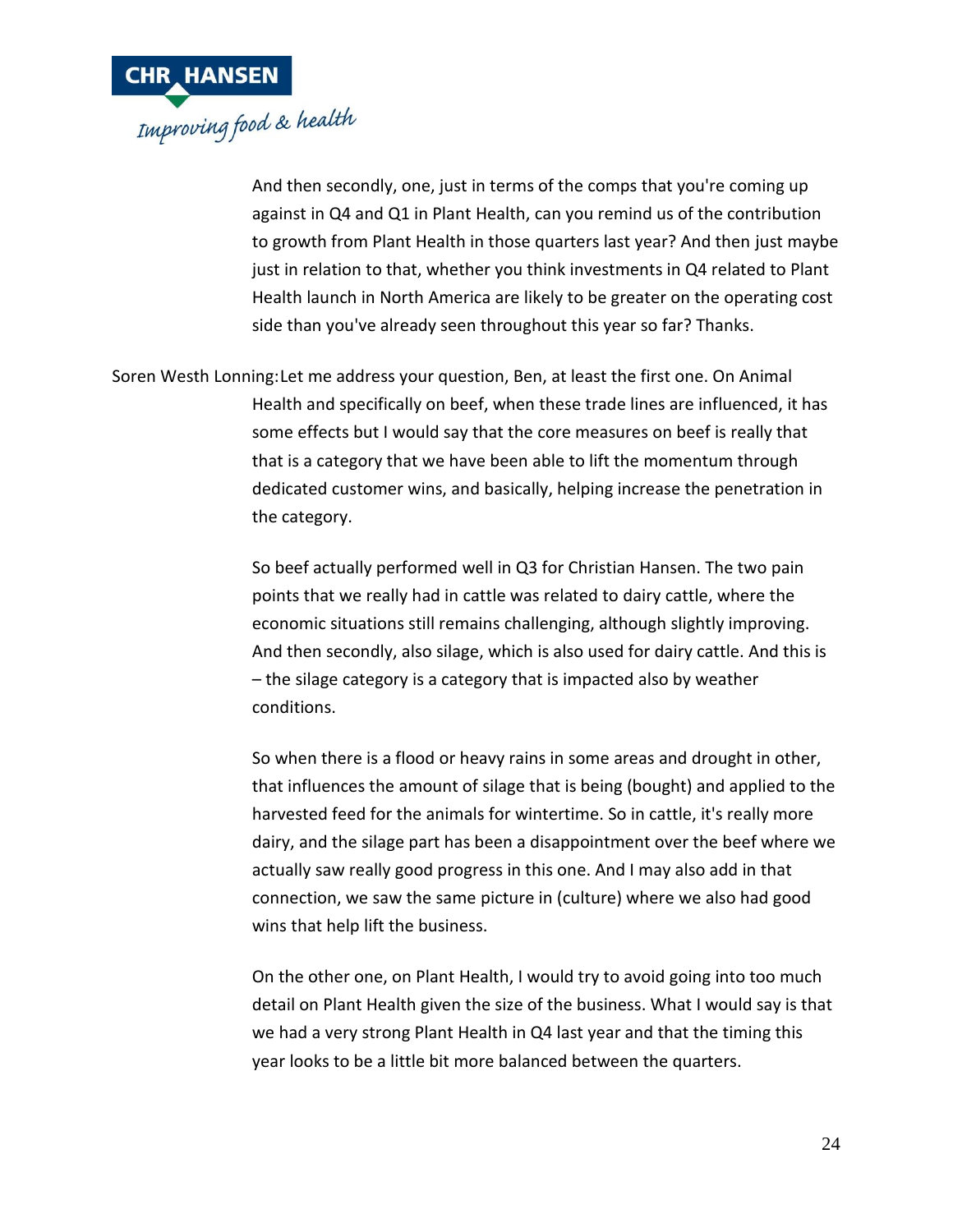

So the strong impact from Plant Health will be – we expect that to be less in Q4, simply from timing of when we are supplying our partner in this area here. And in terms of the – but that doesn't really change that we have a very good momentum in Plant Health and it's looking very promising when we look ahead.

When it comes to the operating leverage, et cetera, I mean, it's not something where we see a huge impact from that. It may have a slight negative impact in Q1, but it's not a major concern to us. Bear in mind also that the U.S. is – we have basically now getting the registration in the States and the window for selling into next year in the U.S. is very short, and we don't expect a material impact for this planting season from the U.S. this time around.

- Ben Gorman: And actually, on the cost side as well? So I get your point in terms of little impact next year in organic in the U.S. but do you all need to spend a fair amount in terms of operating cost on top of (inaudible)?
- Mauricio Graber: Most of the cost that we have in Plant Health is linked to innovation. So, developing new product that can be launched in new markets, and registration and trials for doing that. The actual launch is very much the responsibly of our FC&E partner to buy that out in the market, once the product has been developed and registered and trialed – (trials) there to being supported. So that will be more with our partner.

Obviously, when something is being launched, we will also add some commercial tech people, too, as resources. So, of course, there will be some cost, but the majority of that will be really carried by our partner in FC&E.

Ben Gorman: OK, thanks. Thanks very much.

Operator: And your next question comes from the line of James Targett.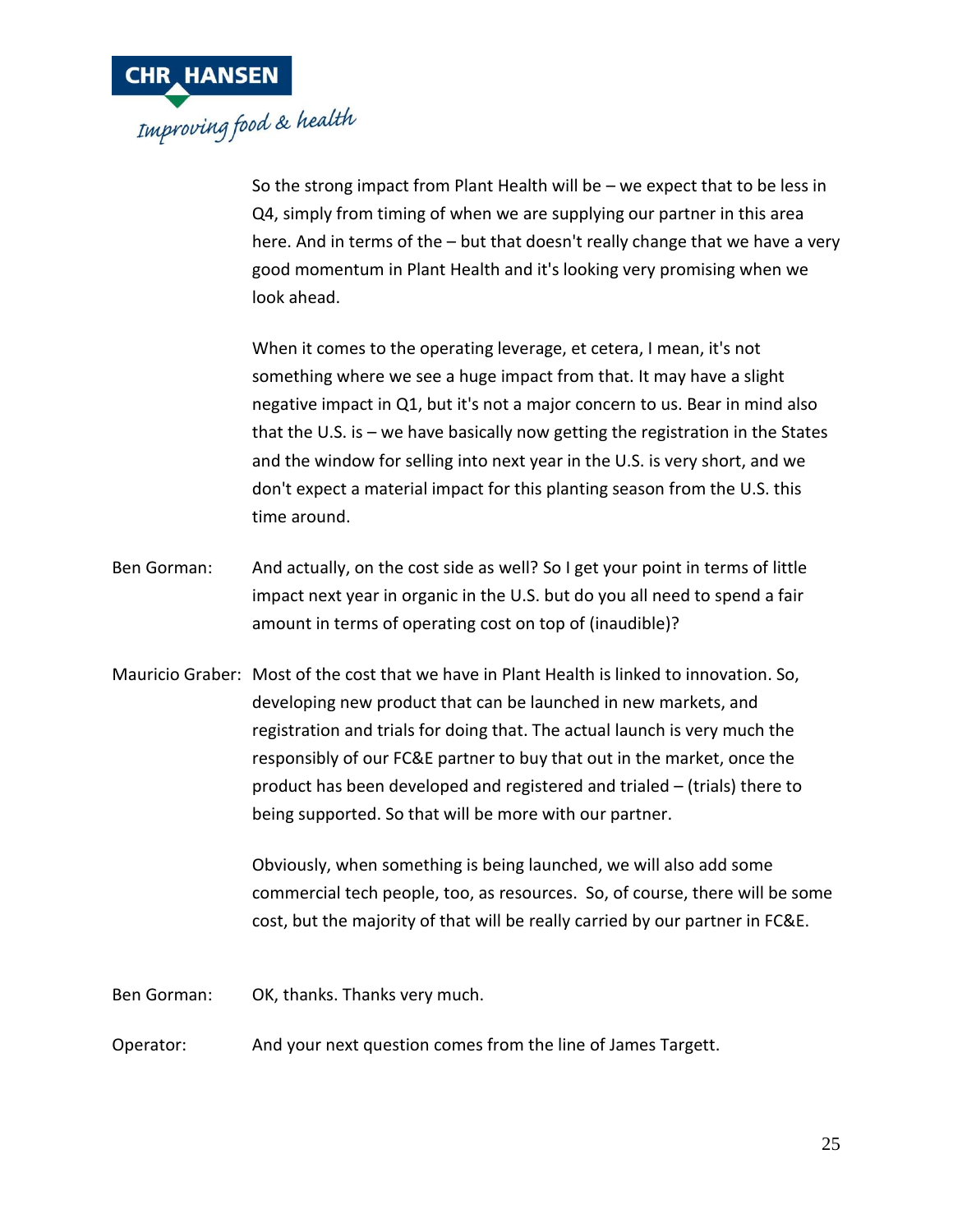

James Targett: Hello, good morning, James Targett from Berenberg. Just coming back on China, a couple of questions. Could you can just contextualize a little bit in terms of the negative growth in Q3 what your growth in China in Food Cultures & Enzymes was in '18 and H1 '19 so just I can (inaudible) get clear on the progression?

> And then, you mentioned that it's going take a while to just to reposition your (inaudible) customers or to get the innovations through. But are you expecting negative growth to continue over the next few quarters?

And then regarding the slowdown in growth, could you just talk about how much was down to the underlying fermented milk market slowing versus your – some larger – what some of your large customers changing their amount of business they do with you or stopping to use some of your products? Thanks.

Mauricio Graber: Yes, I would say, I would not give you detailed information on how we do in China on a quarterly basis. But what I would say is that we did see a change in the momentum in our China business towards the end of Q3, start of Q4 last year, also driven by the fact that the market growth was coming down from double-digit and into high-single digits.

> So you can say the baseline as we move into Q4 and especially next year will become easier from that point of view. When – when it comes to whether or not we foresee negative growth in the coming quarters, I mean it's definitely not what we plan for. We target to bring it back into growth.

> That means that I will also just – there's always a risk when you come from a negative territory to how fast can you accelerate into the state where we need to be. So it's definitely not our plan, but this is also the reason why we give a little bit of caution – it sometimes takes a bit of time to turn the dynamics around.